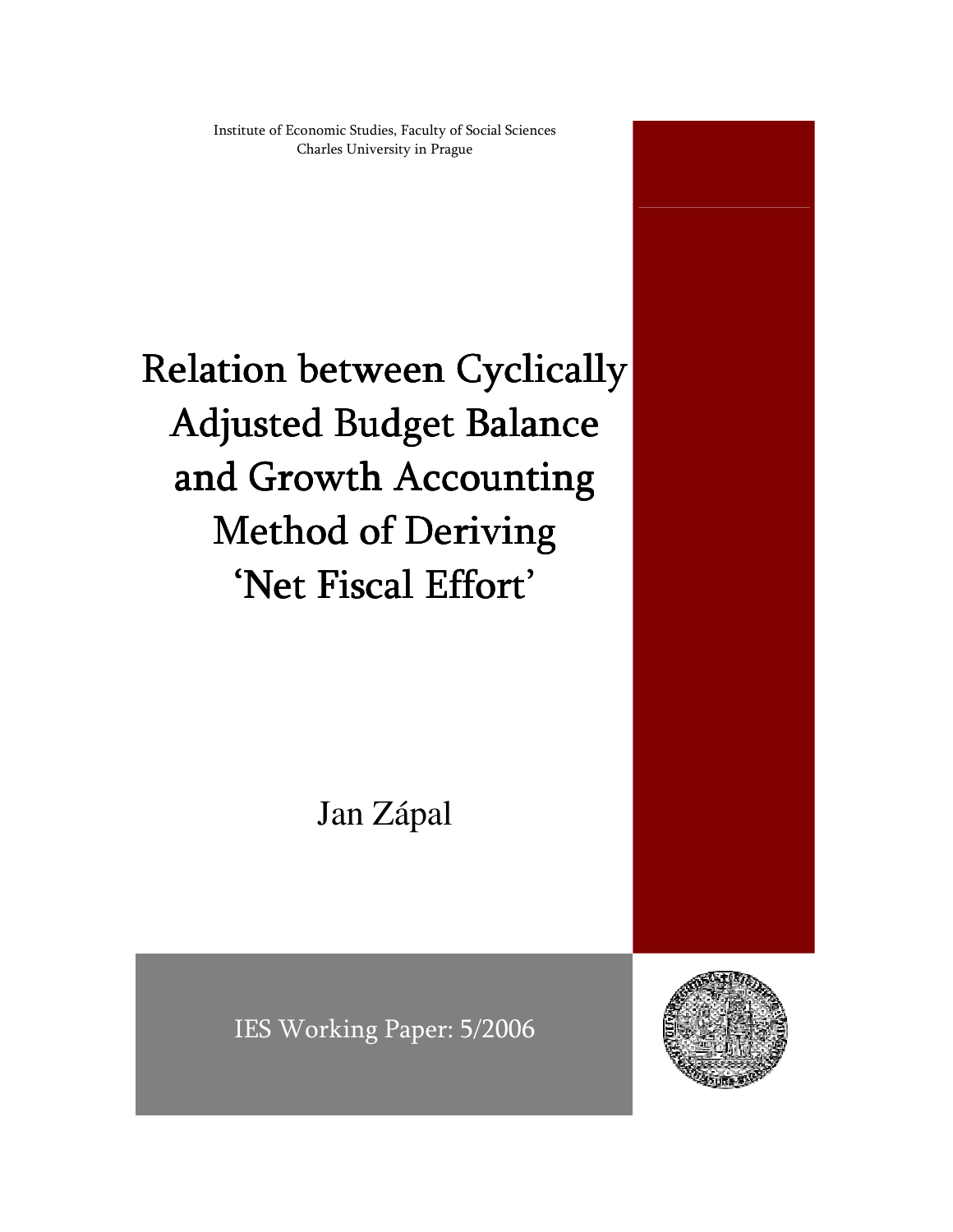Institute of Economic Studies, Faculty of Social Sciences, Charles University in Prague

[UK FSV – IES]

Opletalova 26 CZ-110 00, Prague E-mail : ies@fsv.cuni.cz http://ies.fsv.cuni.cz

Institut ekonomických studií Fakulta sociálních věd Univerzita Karlova v Praze

> Opletalova 26 110 00 Praha 1

E-mail : ies@fsv.cuni.cz http://ies.fsv.cuni.cz

Disclaimer: The IES Working Papers is an online paper series for works by the faculty and students of the Institute of Economic Studies, Faculty of Social Sciences, Charles University in Prague, Czech Republic. The papers are peer reviewed, but they are *not* edited or formatted by the editors. The views expressed in documents served by this site do not reflect the views of the IES or any other Charles University Department. They are the sole property of the respective authors. Additional info at: ies@fsv.cuni.cz

**Copyright Notice**: Although all documents published by the IES are provided without charge, they are licensed for personal, academic or educational use. All rights are reserved by the authors.

Citations: All references to documents served by this site must be appropriately cited.

#### Bibliographic information:

Zápal, J. (2006). "Relation between Cyclically Adjusted Budget Balance and Growth Accounting Method of Deriving 'Net Fiscal Effort'" IES Working Paper 5/2006, IES FSV. Charles University.

This paper can be downloaded at: http://ies.fsv.cuni.cz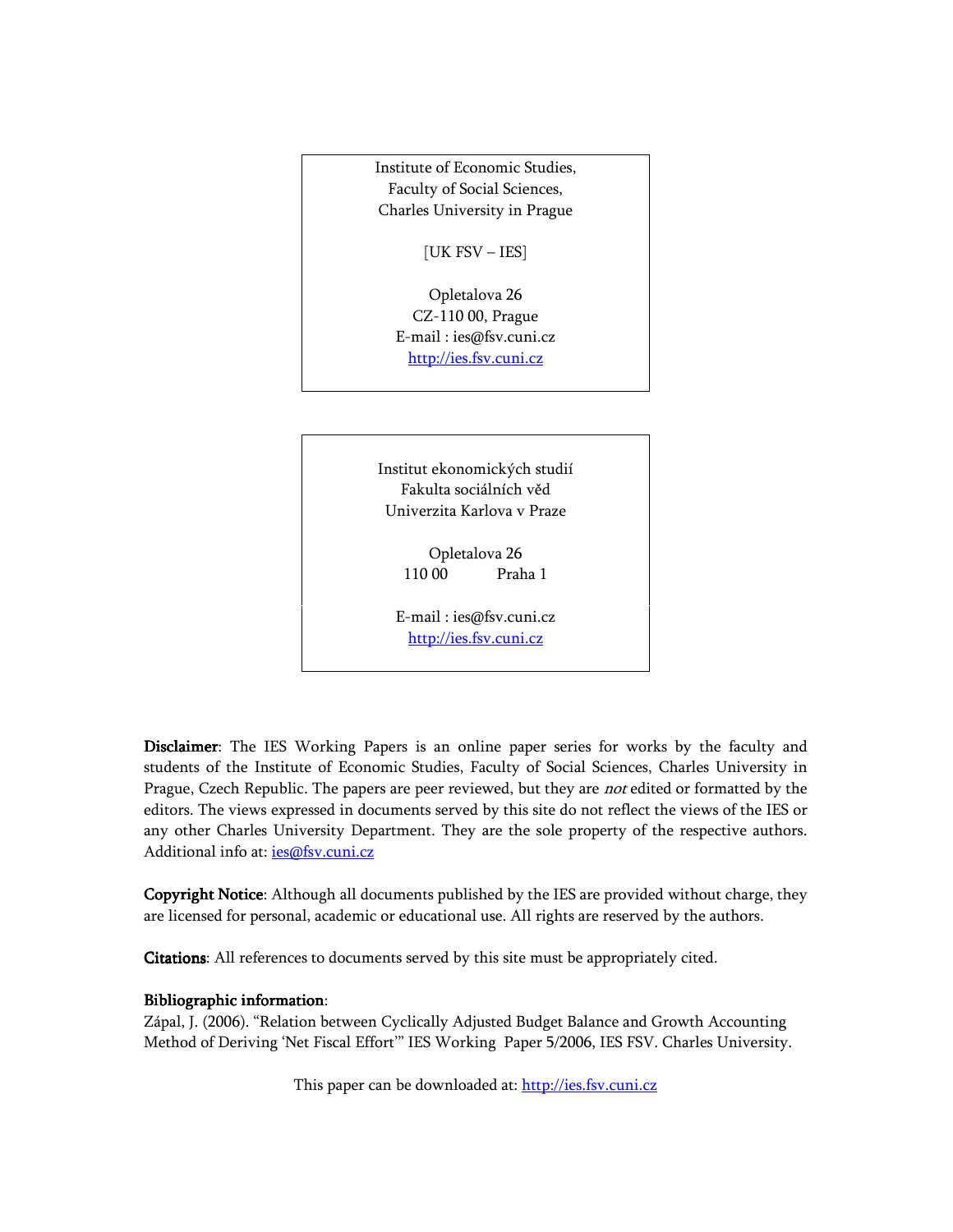## Relation between Cyclically Adjusted Budget Balance and Growth Accounting Method of Deriving 'Net Fiscal Effort'

### Jan Zápal<sup>∗</sup>

April 2006

#### Abstract:

This paper deals with the growth accounting method used for derivation of so called net fiscal effort. Net fiscal effort can then provide a clue whether fiscal policy is expansionary or not and together with the data about economic performance can answer the question of pro- or anti-cyclicality of fiscal stance. Traditionally, answer to such questions has been provided via cyclically adjusted budget balance measure. I argue that relatively computational intensive and data demanding process of estimation of cyclically adjusted budget balance can be without significant loss of information replaced by simple growth accounting method.

I argue that in general case, answers provided via growth accounting method will not differ widely from the conclusions provided via cyclically adjusted budget balance. I then illustrate on Czech fiscal data use of growth accounting and compare the outcomes of both methods. Conclusions reached in the empirical part fit nicely conclusions of the theoretical part of the paper.

Keywords: Expansionary/Contractionary Fiscal Policy , Cyclically Adjusted Budget Balance, Growth Accounting, Net Fiscal Effort **JEL: C82, H62** 

#### Acknowledgements: Acknowledgements:

<u>.</u>

Financial support from the IES (Institutional Research Framework 2005-2010, MSM0021620841) is gratefully acknowledged.

<sup>∗</sup> Institute of Economic Studies, Faculty of Social Sciences, Charles University Prague and London School of Economics and Political Science (MSc. student); j.zapal@lse.ac.uk or zapal@vol.cz.

I would like to thank Vladimír Bezděk, who through his suggestions initiated the search for the answers to the questions I deal with in this paper.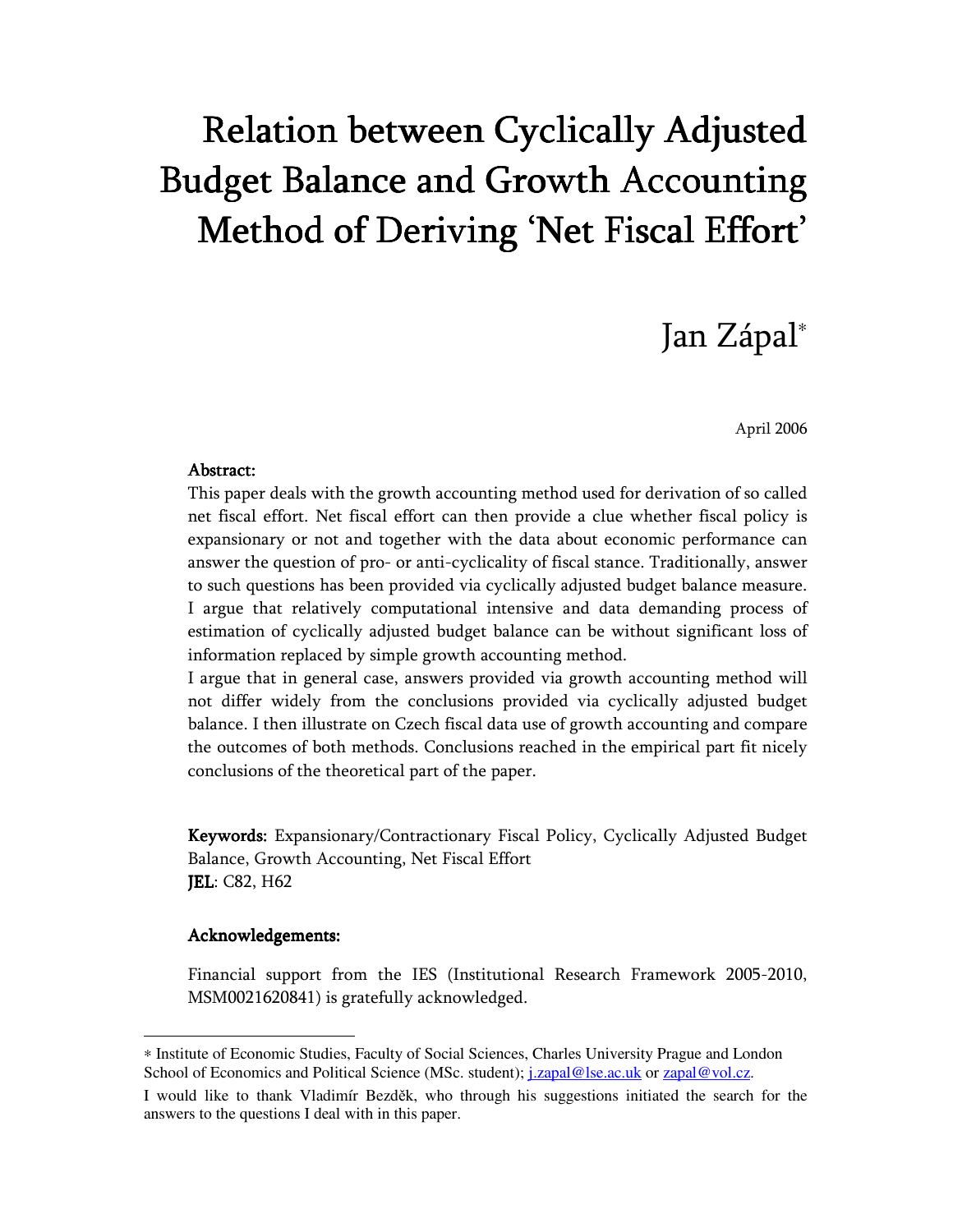#### **I. Introduction**

One of the roles often ascribed to government is that it should conduct a stabilizing economic policy which would prevent periods of deep economic downturns and periods when economy is overheated. Generally, two basic tools may allow government to do so. First being monetary and second being fiscal policy. It is the fiscal part of the stabilization which concerns this paper.

Since governments in most of the developed countries redistribute through their budgets more than 40 percent of GDP, governmental decisions about the size and composition of its budget can present considerable repercussions on economic activity. In the optimal case, fiscal policy would be anti-cyclical, contracting in the periods of high economic activity and expanding in the periods of low economic activity.

Traditionally, question whether fiscal policy is expansionary or contractionary is approached via cyclically adjusted budget balance (CABB) measure and its development over the time. Increase in the CABB (higher cyclically adjusted surplus) is then associated with contractionary fiscal policy and decrease in CABB (lower surplus, i.e. higher deficit) with expansionary fiscal policy.

Estimation of CABB itself is a tedious work. Usual procedure is to take budget balance in a given year and subtract its cyclical component, usually defined as multiple of output gap with elasticity of budget balance with respect to it. Where the problem arises is the procedure for estimation of the said elasticity. This is usually done in such a way that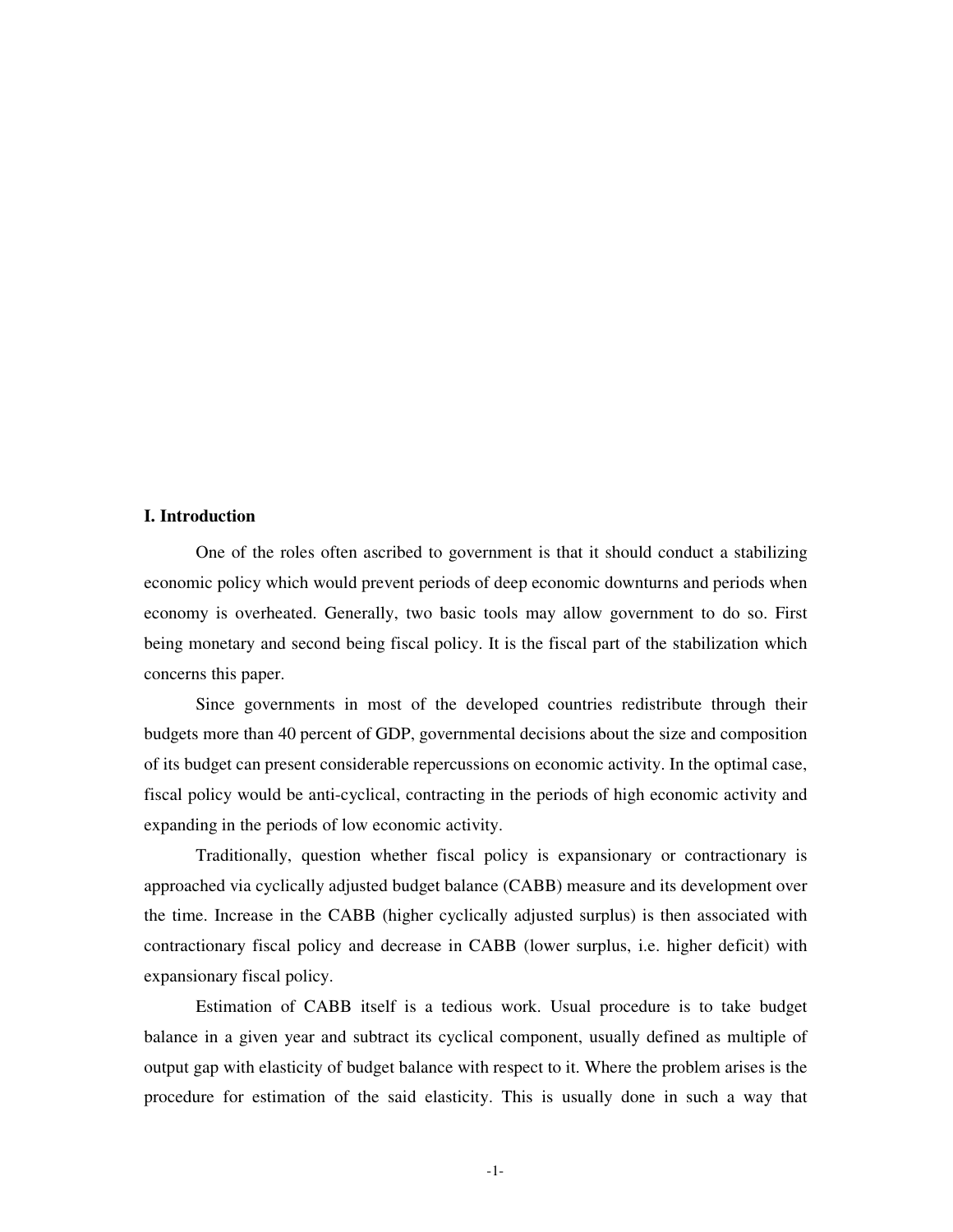elasticities of different components of a budget with respect to output gap are econometrically estimated and then added together weighted by the proportion of those components in the whole budget. Such aggregate elasticity is then used in the computation of cyclical component of the budget balance and subsequently of CABB. Throughout this paper, I refer to this method as to a 'traditional method'  $(TM).<sup>1</sup>$ 

The growth accounting method (GAM) this paper tries to introduce takes rather different approach. Originally proposed by Hagen, Hallett and Strauch (2001) and used for example in Hallett, Lewis and Hagen (2004), GAM takes observed change in government budget balance and 'corrects' it for the effect of growth of the economy and for the effect of change in monetary conditions<sup>2</sup> in order to derive directly net fiscal effort (NFE). NFE can then be interpreted as a measure of expansiveness or contractiveness of fiscal policy in a given country and given year.

Since GAM leads directly to NFE means that it cannot be in general used for the derivation of CABB. However, as I try to show in what follows, under certain given circumstances, even GAM can be used to derive CABB.

Therefore approach of both methods is quite different. Through GAM, NFE is directly calculated and under certain conditions even CABB can be derived. TM on the other hand derives CABB first and through its change between consecutive years arrives at NFE measure.

In what follows, I try to explain GAM more deeply and compare both methods on theoretical grounds through explicitly identifying aspect where they differ. This is the content of the part two. Third part derives NFE using Czech fiscal data and GAM and compares the results with NFE derived through TM. Since conditions under which GAM can be used to derive CABB are in fact fulfilled for the case of Czech Republic, I derive CABB using both methods and compare the outcomes in part four. Fifth part concludes the paper.

 $\overline{\phantom{0}}$ 

<sup>&</sup>lt;sup>1</sup> See Suyker (1999) or Noord (2000) for description of methodology and estimates of OECD, Röger and Ongena (1999) or European Commission (2000) and European Commission (2002) for approach to CABB in the context of Stability and Growth Pact (SGP), Bouthevillain et al. (2001) for methodology and estimates of European Central Bank (ECB), Hagemann (1999) for IMF's appoach and Bezděk, Dybczak and Krejdl (2003) for estimates for the case of Czech Republic.

<sup>&</sup>lt;sup>2</sup> Monetary conditions, especially interest rates applied to government debt can have considerable effect on final budget balance. Thus GAM, in order to derive net fiscal effort, tries to correct observed change in budget balance for change in cost of servicing government debt which reflects change in external conditions not directly caused by relevant government.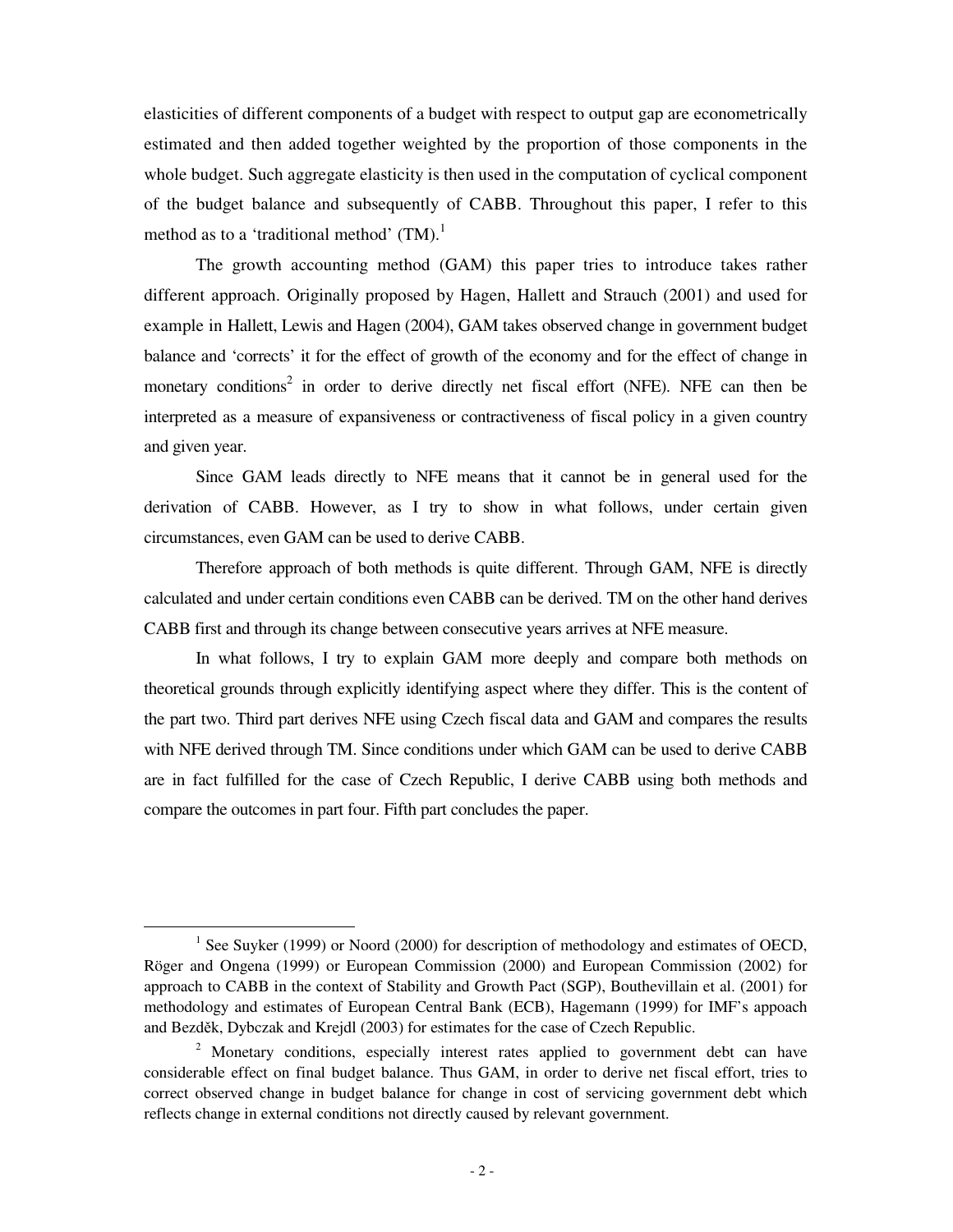#### **II. Theoretical Issues**

#### *Traditional method*

In this part, I try to explain how both methods under consideration actually proceed. Take the traditional method first. As the basic step, this method takes budget balance to GDP ratio in a given year,  $s_t$  (surplus as positive number and deficit as the negative number), and subtracts cyclical component calculated as the product of budget balance elasticity with respect to output gap,  $\varepsilon$ , with the output gap itself,  $GAP_t$ . More specifically,

$$
CABB_t = s_t - \mathcal{E} \cdot \text{GAP}_t \tag{1}
$$

In such a way calculated CABB can subsequently be used to calculate NFE which has been traditionally used as the measure for expansive or contractionary fiscal policy. It is given by equation  $NFE_{t+1}^{TM} = CABB_{t+1} - CABB_t$ , or after substitution of (1), by

$$
NFE_{t+1}^{TM} = \Delta s - \varepsilon \cdot (GAP_{t+1} - GAP_t)
$$
 (2).

#### *Growth Accounting method*

To explain how NFE can be derived through GAM, consider budget balance to GDP ratio in a given year, s,

$$
s = \frac{T - G}{Y} = (t - g) \tag{3}
$$

where *T* stands for government budget revenues, *G* for government budget expenditure and *Y* for GDP (all in real terms) and *t* and *g* are ratios of relevant variables to GDP. Now, change in *s* between consecutive years, ∆*s*, is given as

$$
\Delta s = \frac{\Delta T - \Delta G}{Y} - \frac{\Delta Y}{Y} (t - g) \tag{4}
$$

Next step in GAM is to define constant or neutral fiscal policy. One possible approach is to state that government expenditure should be kept constant in real terms, i.e.  $\Delta G = 0$  and that the ratio of budget revenues to GDP,  $t$ , should be kept constant as well, implying  $\Delta T = t \Delta Y$ . Substituting into (4), implies<sup>3</sup>

$$
\Delta s^C = \gamma (t - s) \tag{5},
$$

where  $\gamma$  denotes percentage growth of real GDP.

 $\overline{\phantom{a}}$ 

<sup>&</sup>lt;sup>3</sup> Use of superscript 'C' means to denote change in budget balance to GDP ratio under constant fiscal policy definition.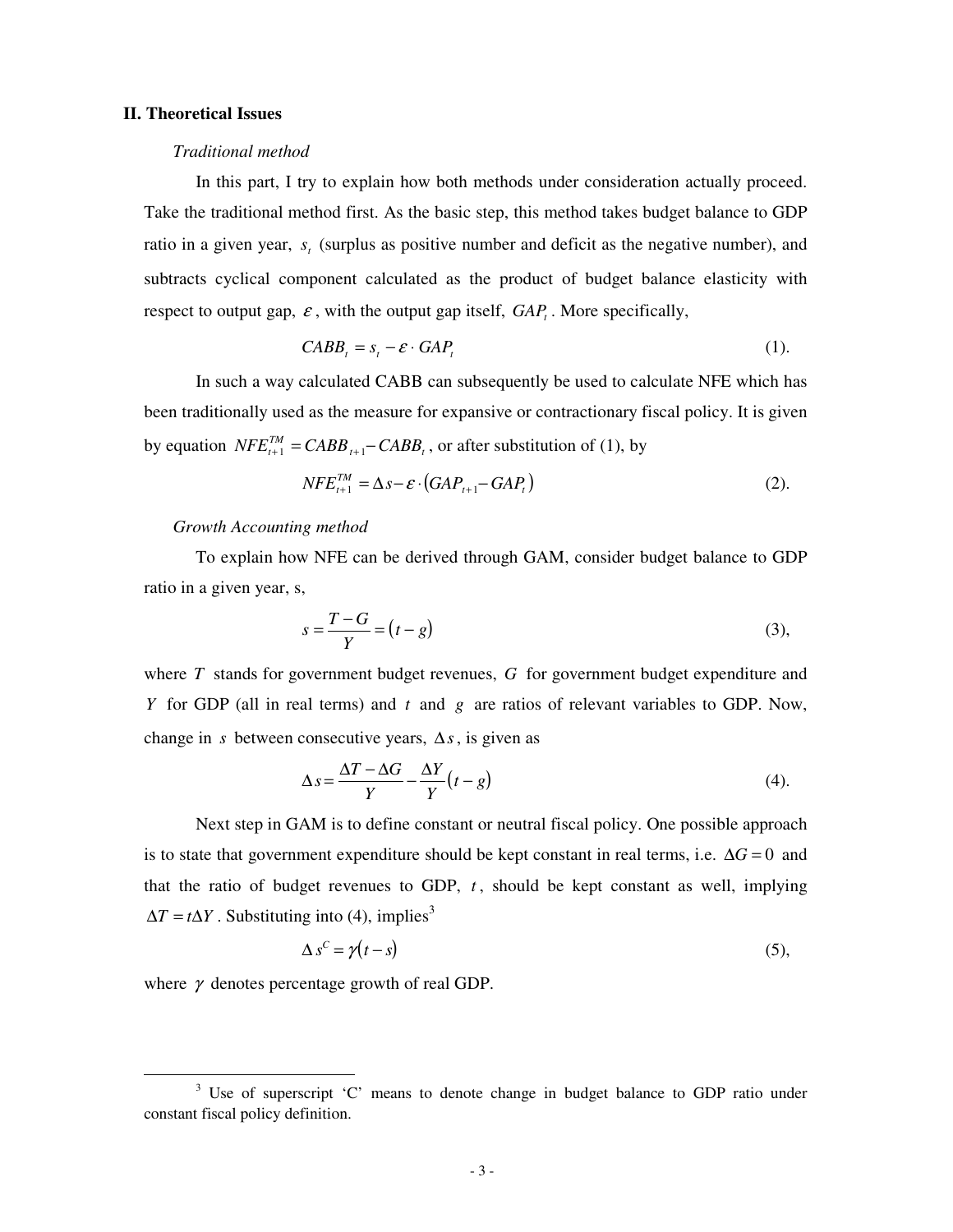Second possibility how to define neutral fiscal policy is to allow government to spend all additional revenues which gives  $\Delta G = \Delta T$  and after substitution into (4) yields

$$
\Delta s^c = -\gamma s \tag{6}.
$$

Third possibility is to state that neutral fiscal policy is one which keeps ratio of revenues to output constant and at the same time to allow government to increase its expenditure in real terms only by the rate of growth of potential output,  $\bar{\gamma}$ . Under this definition  $\Delta G = G\overline{\gamma}$  and  $\Delta T = t\Delta Y$  which after substitution into (4) yields

$$
\Delta s^c = g(\gamma - \overline{\gamma}) \tag{7}.
$$

Since equations (5), (6) and (7) define neutral fiscal policy, they can be interpreted as the change of budget balance which stems from growth of the economy itself, in other words, in order to judge about restrictiveness or expansiveness of fiscal policy, the growth of economy should be taken into account. Therefore, taking observed change in budget balance and subtracting either equation (5), (6) or (7) expresses the change of a budget balance which is due solely to government's actions, i.e. NFE, which is thus given as

$$
NFE_{t+1}^{GAM} = \Delta s - \Delta s^C \tag{8}
$$

As an illustration, suppose that the change of budget balance to GDP ration is zero between two consecutive years but over the same period, economy under consideration grows by 5 percent. This implies, that budget balance in real terms did increase by the very same 5 percent, implying, depending on the definition used, expansive or restrictive fiscal policy. Under the first definition which requires budget expenditure to be kept constant in real terms, equation (8) becomes  $NFE_{t+1}^{GAM} = -0.05(t-s)$  implying expansive fiscal policy.<sup>4</sup>

Under the second definition of neutral fiscal policy, (8) yields  $NFE_{t+1}^{GAM} = 0.05 s$  which can be either positive or negative. When government runs two consecutive surpluses, NFE will be positive denoting restrictive fiscal policy (since budget balance to GDP ratio is being constant under growth conditions, we have increase of budget surplus in real terms). On the other hand, when government runs deficit in both years, NFE will be negative denoting expansionary fiscal policy, by the same argument as for surplus case.

Lastly, when we take into account third definition of neutral fiscal policy, equation (8) becomes  $NFE_{t+1}^{GAM} = -g(0.05 - \bar{r})$  which is negative unless potential output grows faster than the actual one. If  $\bar{\gamma} > 0.05$ , NFE will be positive denoting fiscal contraction because

j

<sup>&</sup>lt;sup>4</sup> Term in the brackets, i.e. difference between budget revenues to GDP ratio and budget balance to GDP ratio will under normal circumstances be positive.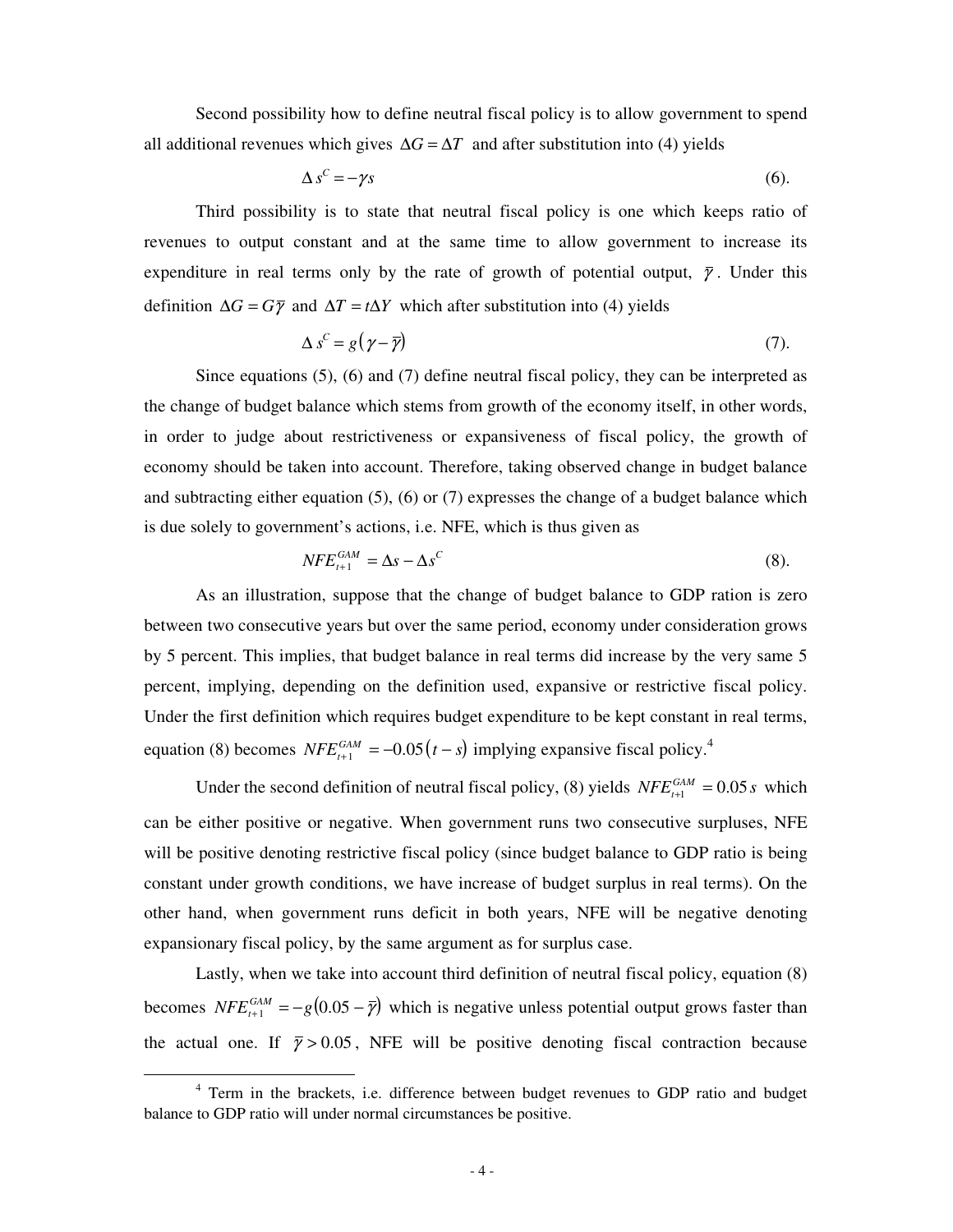government managed to keep its budget balance on the same level despite being allowed, by third definition of neutral fiscal policy, to increase its expenditure in real terms faster than growth of the real GDP, which would cause decrease in budget balance to GDP ratio.

What remains is to decide, which definition of neutral fiscal policy should be used. The first one, as our example showed, seems to be too restrictive, if not for anything else, then for the reason that such neutral fiscal policy would eventually lead to government expenditure to GDP ratio approach zero values. Second definition on the other hand seems to be too generous and has the disadvantage of sign of  $\Delta s^C$  being dependent on whether government runs budget surplus or deficit. The third definition, in terms of strictness, is somewhere between the two previous ones and also has the advantage of taking into account not only growth of real GDP, but also growth of potential GDP. For this reason, I shall use the third definition of neutral fiscal policy in what follows.<sup>5</sup> Substituting (7) into (8) then yields

$$
NFE_{t+1}^{GAM} = \Delta s - g(\gamma - \overline{\gamma})
$$
\n(9)

#### *Comparison of both methods*

To compare outcomes of both methods, let's restate two basic equations of both. In case of TM, NFE is given as

$$
NFE_{t+1}^{TM} = \Delta s - \varepsilon \cdot (GAP_{t+1} - GAP_t)
$$
 (2)

and in case of GAM, NFE is given by

 $\overline{\phantom{a}}$ 

$$
NFE_{t+1}^{GAM} = \Delta s - g(\gamma - \overline{\gamma})
$$
\n(9)

Visual inspection of both equations reveals that there are two sources of differences between the two methods. First source of differences is use of change in output gap in TM as opposed to use of difference between growth of real and potential output in GAM. Second difference stems from the use of  $\varepsilon$  in TM as opposed to use of  $g$  in GAM. Subtracting (9) from (2), relevant expression becomes

$$
NFE_{t+1}^{TM} - NFE_{t+1}^{GAM} = g(\gamma - \overline{\gamma}) - \varepsilon \cdot (GAP_{t+1} - GAP_t)
$$
\n(10).

To take a closer look, note that  $GAP_t = \frac{1}{5} - 1$ *t*  $P_t = \frac{I_t}{\overline{Y}_t}$  $GAP_t = \frac{Y_t}{\overline{Y}_t} - 1$ , where  $Y_t$  and  $\overline{Y}_t$  denote GDP and

potential GDP in real terms respectively. In the similar spirit,  $\gamma = \frac{I_{t+1}}{I_{t+1}} - 1$ *t t Y*  $\gamma = \frac{Y_{t+1}}{Y} - 1$  and  $\overline{\gamma} = \frac{Y_{t+1}}{\overline{Y}} - 1$ *t t Y*  $\bar{\gamma} = \frac{Y_{t+1}}{\bar{\gamma}} - 1$ .

<sup>&</sup>lt;sup>5</sup> In order to derive NFE, Hagen, Hallett and Strauch (2001) also subtract from observed change in budget balance effect of change in public debt and also effect of change of interest rates. I omit those two channels for the reason which should be apparent later on. See footnote 8.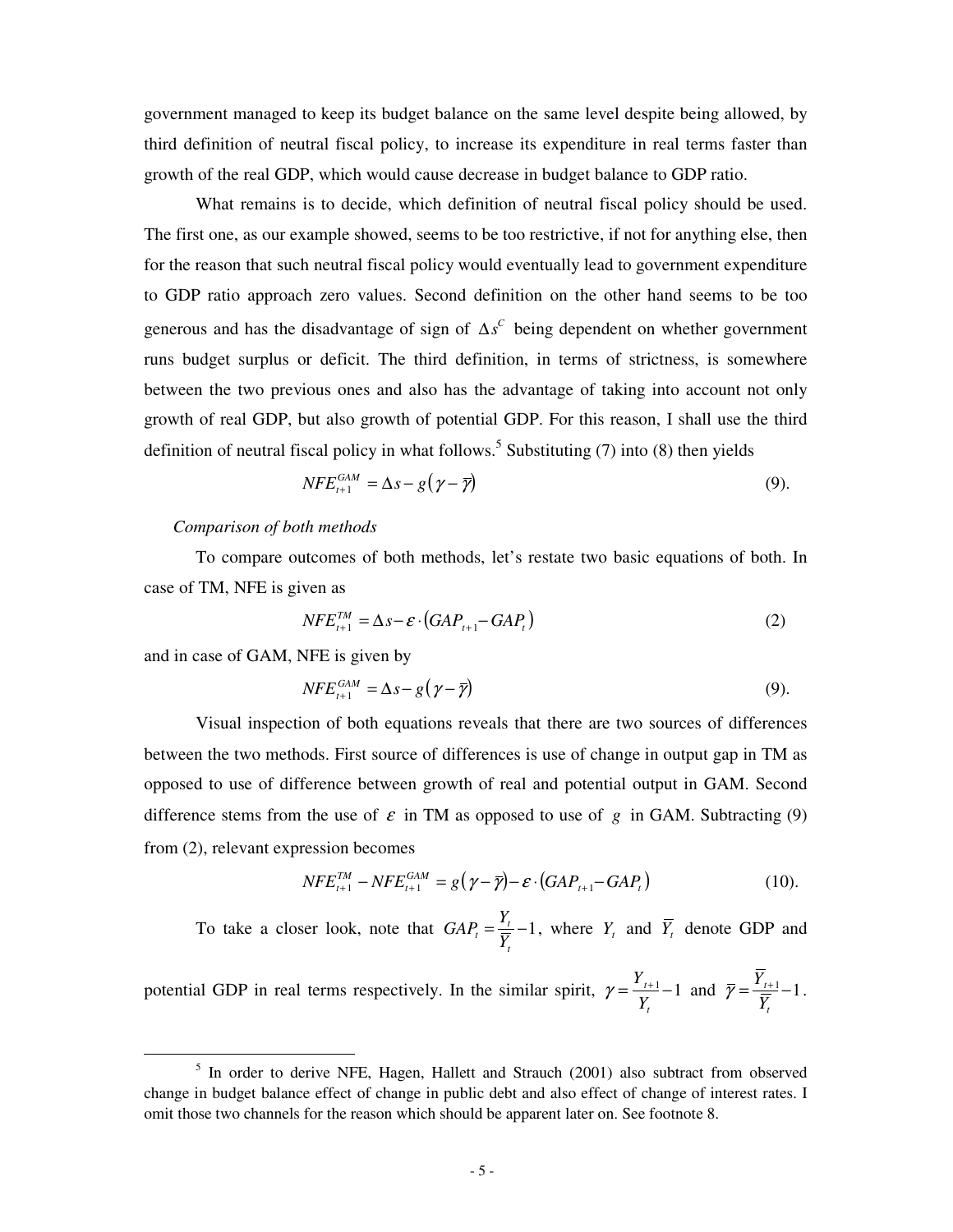Then defining *t*  $t+1$  **t**  $t$  **f**  $t+1$  **f**  $t$ *Y*  $\rho = \frac{Y_{t+1}Y_t - Y_{t+1}Y_t}{\overline{Y}_{t+1}Y_t}$  and  $g = \varepsilon + \beta$  where  $\beta$  is the difference between budget balance elasticity with respect to output gap and ratio of government expenditure to GDP, equation (10) can be rearranged as

$$
NFE_{t+1}^{TM} - NFE_{t+1}^{GAM} = \varepsilon \rho \left( \frac{1}{Y_t} - \frac{1}{\overline{Y}_{t+1}} \right) + \beta \rho \frac{1}{Y_t}
$$
 (10')

from which difference between the two methods is more explicit. First term on the RHS corresponds to the first source of error just mentioned and second term on the RHS corresponds to the second source of error.<sup>6</sup>

Unfortunately, we can not say anything about the sign of two terms on the RHS of (10'). All what can be said is that first term on the RHS will typically be very small (just thing about the order of actual and potential GDP in real terms,  $Y$ 's)<sup>7</sup>, whereas second term might not. Therefore, conclusion regarding the difference between TM and GAM is that its major source lies in the use of  $\varepsilon$  as opposed to  $g$ .

Fortunately, there is a certain relation between those two variables. To give an intuition for this, it is reasonable to expect that countries with bigger size of government will experience higher elasticity of budget with respect to output gap. Next two graphs in fact confirm this intuition. They plot budget balance elasticity with respect to output gap,  $\varepsilon$ , as a function of ratio of government expenditure to GDP ratio, *g* , averaged over five years prior to estimation. Graph 1 plots 'old EU member states' and graph 2 plots 'new EU member countries'.

 $\overline{a}$ 

 $6$  Equation (10') also reveals the fact that adding effect of change in public debt and change in interest rates to GAM mentioned in footnote 7 adds another 'disturbance' which might cause further divergence of results. Unfortunately, word 'might' from the last sentence cannot in general be replaced by word 'will'. During the work on the next section where I compare outcomes of both methods for actual data, I experimented with adding those two effects to GAM and conclude that inclusion of effect of change in public debt and effect of change in interest rates does cause bigger difference of results provided by GAM and TM. Since present work is concerned with search for simple method capable of close approximation of CABB and NFE, results with additional effects are not reported (available upon request).

<sup>&</sup>lt;sup>7</sup> To confirm the intuition, I calculated term  $\rho \frac{1}{V} - \frac{1}{\overline{V}}$ J  $\backslash$  $\overline{\phantom{a}}$ l ſ − + 1 1 1  $Y_t$   $Y_t$  $\rho = \frac{1}{\sigma}$  for Czech data for the period 1997

through 2006 and the highest absolute value turned out to be 0.0014 or 0.14 %. This term subsequently enters (10') multiplied by  $\varepsilon$  which will typically be around 0.5 which even lowers the error stemming from first term on RHS of 10'. For description of source and type of data used please see next section.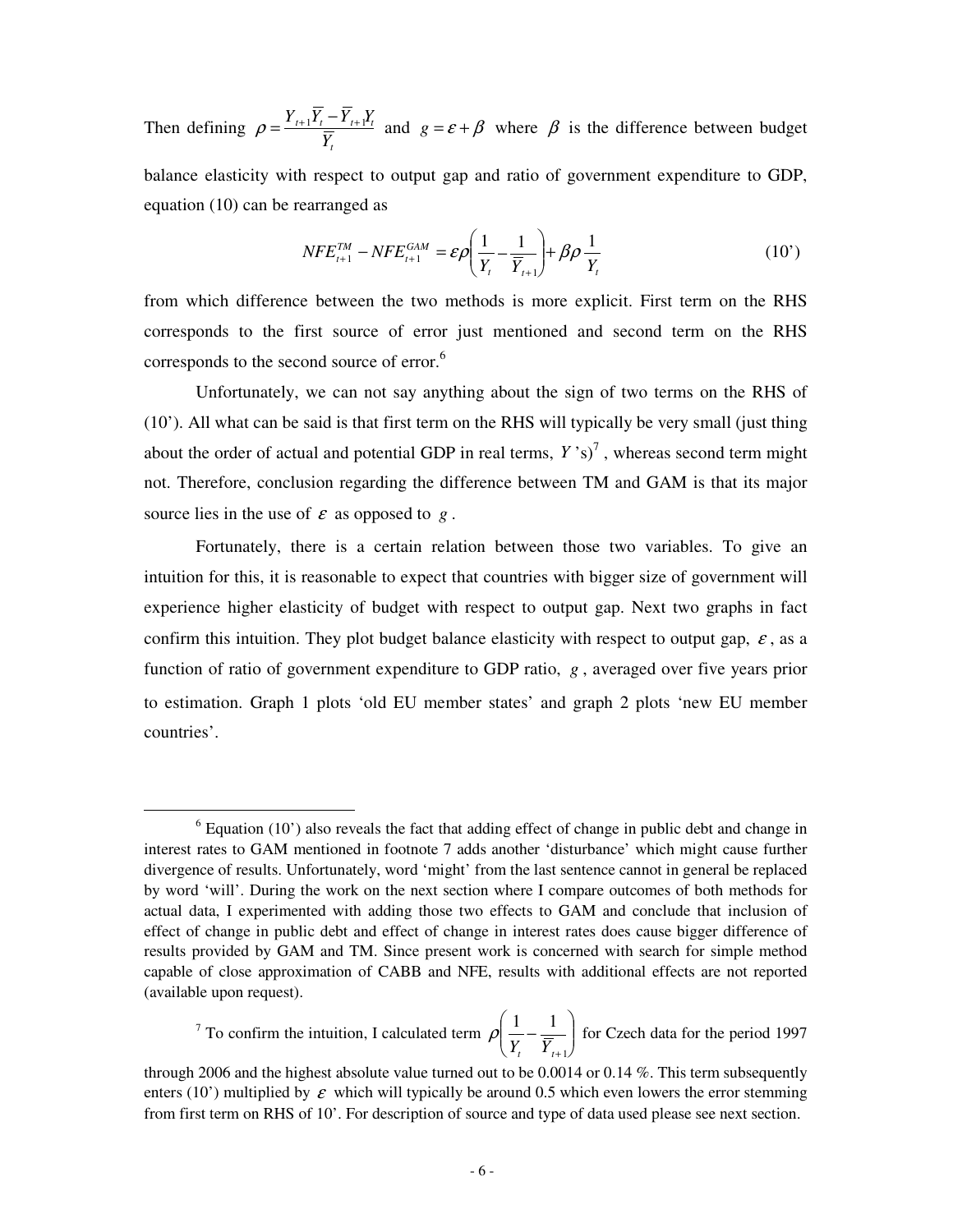

*Source: Author's calculation. Elasticities taken from European Commission (2002) for graph 1 and Orban and Szapary (2004) for graph 2.* 

What the graphs reveal is the fact, that also not in general equal, budget balance elasticity with respect to output and government size measured as a ratio of government expenditure to GDP will not differ significantly. Especially in case of new EU member states which seem to be more clustered near the 45 degree line depicting points where both variables at hand indeed coincide.

Thus to summarize, on the first sight and based only on theoretical comparison of TM and GAM, it seems most likely that the two methods of deriving NFE will not yield significantly differing results. Major source of error lies in use of government expenditure to GDP ratio in GAM instead of need to estimate budget balance elasticity with respect to output gap in TM. Therefore, simplicity comes at a certain price.

On the other hand, when one thinks about  $\varepsilon$  as about regression coefficient estimate,

at the certain point of its estimation, it must have been true that  $\left|\frac{e}{s.e_{\hat{e}}}\right| > t_{\frac{\alpha}{2}; n-k-1}$ ˆ  $>t_{\alpha}$ <sub> $\vdots$ n-k-</sub>  $s.e.$ <sub> $\hat{\epsilon}$ </sub> ε  $\mathcal{E}$  >  $t_{\alpha}$  Adding hat above  $\hat{\epsilon}$  stresses the fact that elasticity of budget balance with respect to output gap is regression estimate and  $s.e.$ <sub> $\hat{\epsilon}$ </sub> is its standard deviation.

What the inequality says is that at the certain point of estimation, in order to judge  $\hat{\varepsilon}$ significant, its t-statistics must have exceeded  $\alpha/2 - th$  percentile of t-distribution with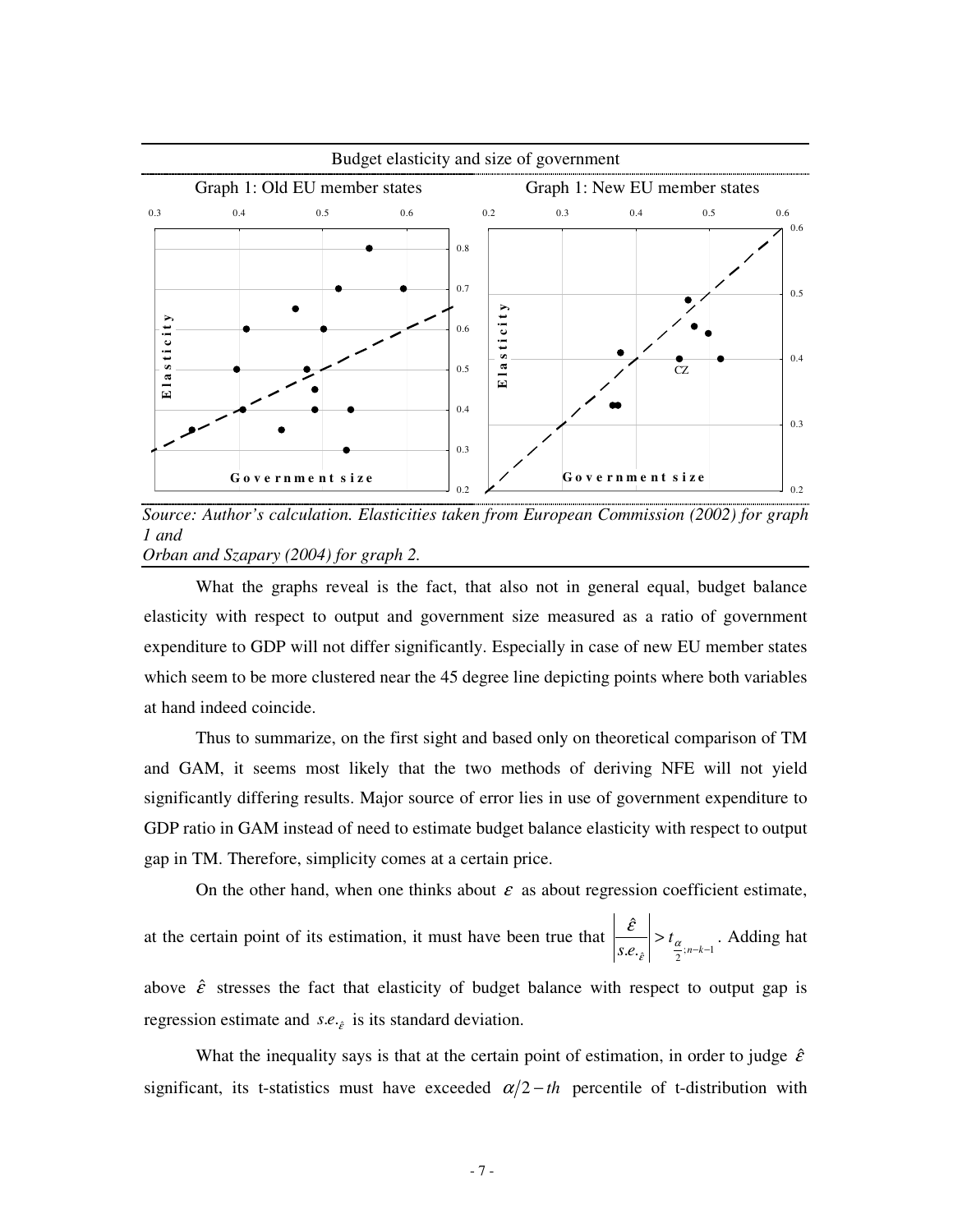$n - k - 1$  degrees of freedom where *n* is number of observations and *k* number of independent variables in a model. Taking into account only positive values, approximating tdistribution with standard normal distribution<sup>8</sup>, taking for example  $\hat{\varepsilon} = 0.5$  and setting  $\alpha$ equal to 10 %, we get  $s.e._{\hat{\varepsilon}} < 0.30$  (using  $z_{0.95} = 1.6$  for standard normal distribution).

But note also that for given example, 90 % confidence interval will be  $(0.5 \pm 1.6 \cdot s.e.)$ bordering zero for  $s.e., = 0.30$  and being narrower for more significant estimates (lower standard deviation).

This highly stylized example tries to show that even for  $\hat{\varepsilon}$  being highly significant regression estimate on 1 % level, its 90 % confidence interval just mentioned will still be  $(0.5 \pm 0.3)$  because in this case  $s.e., \ge 0.19$  and therefore referring to the graphs above, most elasticity estimates will in its confidence interval include the 45 degree line on which  $\varepsilon = g$ . But in this case, second term on the RHS of 10' equals zero and the only difference between GAM and TM is the minor first term.

It is therefore natural to expect that both methods, when subject to analysis based on real data, will yield very similar conclusions. Precisely with this question for the case of Czech Republic deals the next section.

#### **III. Empirical Comparison - NFE**

 $\overline{\phantom{a}}$ 

Preceding section tackled the issue of similarity of GAM and TM in terms of results provided rather on theoretical grounds. This section on the other hand tries to convey the message of alikeness of both methods using Czech data.

Basic economic and fiscal data for period 1997 through 2006 come from European AMECO database and were downloaded after spring fiscal notification which implies that until year 2004, those data represent final values and for years 2005 and 2006 predictions of European Commission based on information provided by Czech authorities.

In order to compute NFE using TM against which results provided by GAM could be measured, I used elasticity of budget balance with respect to output gap from Orban and Szapary (2004) who estimated  $\varepsilon = 0.4$ . As an alternative estimate of  $\varepsilon$ , from Bezděk, Dybczak and Krejdl (2003)  $\varepsilon = 0.35$  was taken as well as OECD  $\varepsilon = 0.45$  estimate.

<sup>&</sup>lt;sup>8</sup> Approximation of t-distribution with standard normal distribution is usually considered to be valid for more than 30 degrees of freedom. Since estimation of budget balance elasticity is usually done on quarterly data with *k* being equal typically two or three, for the approximation to be valid, estimation procedure must have been based at least on 10 years long time period, which is not unrealistic assumption.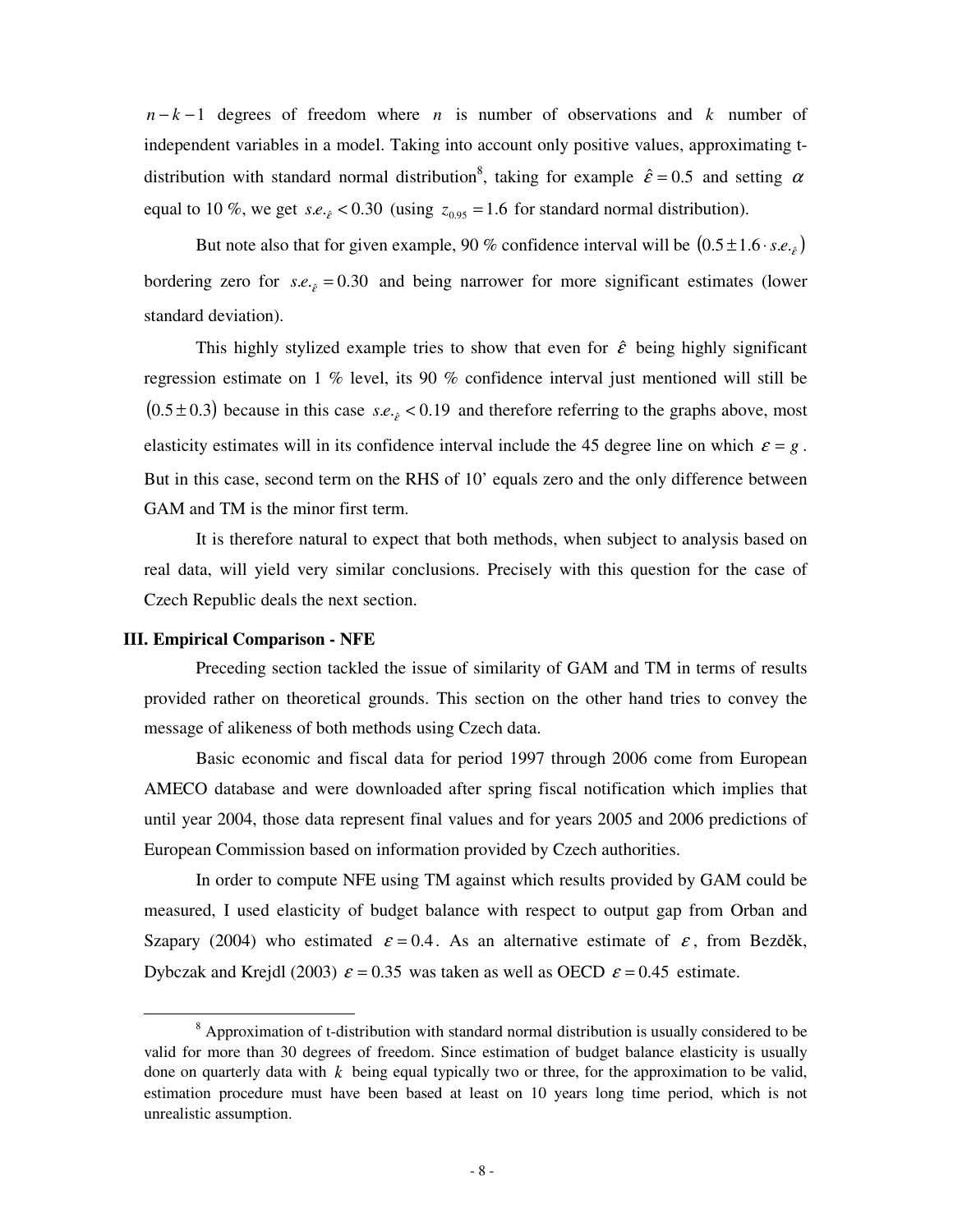Estimation of NFE using TM, once appropriate estimate of  $\varepsilon$  is available, means just a simple substitution of data into (2). Similarly, GAM estimates of NFE can be obtained by substitution of data into (9). Results are given in the table 1.

| Table 1: Comparison of NFE computed by TM and GAM                                             |         |      |         |         |         |         |      |         |      |  |  |
|-----------------------------------------------------------------------------------------------|---------|------|---------|---------|---------|---------|------|---------|------|--|--|
| Based on change of budget balance                                                             |         |      |         |         |         |         |      |         |      |  |  |
|                                                                                               | 1998    | 1999 | 2000    | 2001    | 2002    | 2003    | 2004 | 2005    | 2006 |  |  |
| TM $\varepsilon = 0.35$                                                                       | $-1,64$ | 1,44 | $-0.81$ | $-2,58$ | $-0.55$ | $-5,23$ | 8,30 | $-1,73$ | 0,11 |  |  |
| TM $\varepsilon = 0.4$                                                                        | $-1,50$ | 1,45 | $-0,93$ | $-2,63$ | $-0.51$ | $-5,28$ | 8,25 | $-1,77$ | 0,06 |  |  |
| TM $\varepsilon = 0.45$                                                                       | $-1,37$ | 1,46 | $-1,04$ | $-2,67$ | $-0.47$ | $-5,32$ | 8,20 | $-1,80$ | 0,01 |  |  |
| <b>GAM</b>                                                                                    | $-1,32$ | 1,44 | $-1,02$ | $-2,68$ | $-0.49$ | $-5,41$ | 8,21 | $-1,86$ | 0,00 |  |  |
| Based on change of primary budget balance                                                     |         |      |         |         |         |         |      |         |      |  |  |
| TM $\varepsilon = 0.35$                                                                       | $-1,64$ | 1.27 | $-0.97$ | $-2,37$ | $-0.13$ | $-5.41$ | 8,23 | $-1,71$ | 0,27 |  |  |
| TM $\varepsilon = 0.4$                                                                        | $-1,50$ | 1,28 | $-1,08$ | $-2,41$ | $-0.09$ | $-5,45$ | 8,18 | $-1,74$ | 0,22 |  |  |
| TM $\varepsilon = 0.45$                                                                       | $-1,37$ | 1,29 | $-1,20$ | $-2,46$ | $-0.05$ | $-5,50$ | 8,13 | $-1,78$ | 0,17 |  |  |
| <b>GAM</b>                                                                                    | $-1,32$ | 1,26 | $-1,18$ | $-2,46$ | $-0.06$ | $-5,59$ | 8,14 | $-1,84$ | 0,16 |  |  |
| Note: Negative entry presents fiscal expansion and positive entry fiscal contraction.         |         |      |         |         |         |         |      |         |      |  |  |
| Source: Author's calculations. Estimates of $\varepsilon$ taken from sources indicated in the |         |      |         |         |         |         |      |         |      |  |  |

As is apparent from the upper part of table 1 where NFE measure is based on change in budget balance, using GAM does not provide significantly different results from those derived by TM. In 5 out of 9 cases, NFE based on GAM lies within the interval delimited by different TM results depending on  $\varepsilon$  used and in those cases when it lies outside this interval, it differs only by a small margin.

*text.* 

Highest divergence in absolute value of GAM based NFE is then to be found in year 1998 when compared to NFE based on TM and  $\varepsilon = 0.35$ .

Similar conclusions hold for the lower part of the table 1, where NFE is calculated based on primary budget balance. NFE calculated by GAM lies within the interval defined by NFE based on TM with different  $\varepsilon$ 's in 5 cases, differing in remaining cases only insignificantly. Highest absolute value difference between results provided by GAM and TM is again to be found in year 1998 for  $\varepsilon = 0.35$ .

Thus it seems that GAM can be without chance of making great error used for estimation of NFE with the advantage of its simplicity and no need for estimation of budget balance elasticity with respect to output gap, which is virtually impossible without deep econometric knowledge and possession of relevant data. But can GAM be also used to estimate CABB? We shall see in the next section.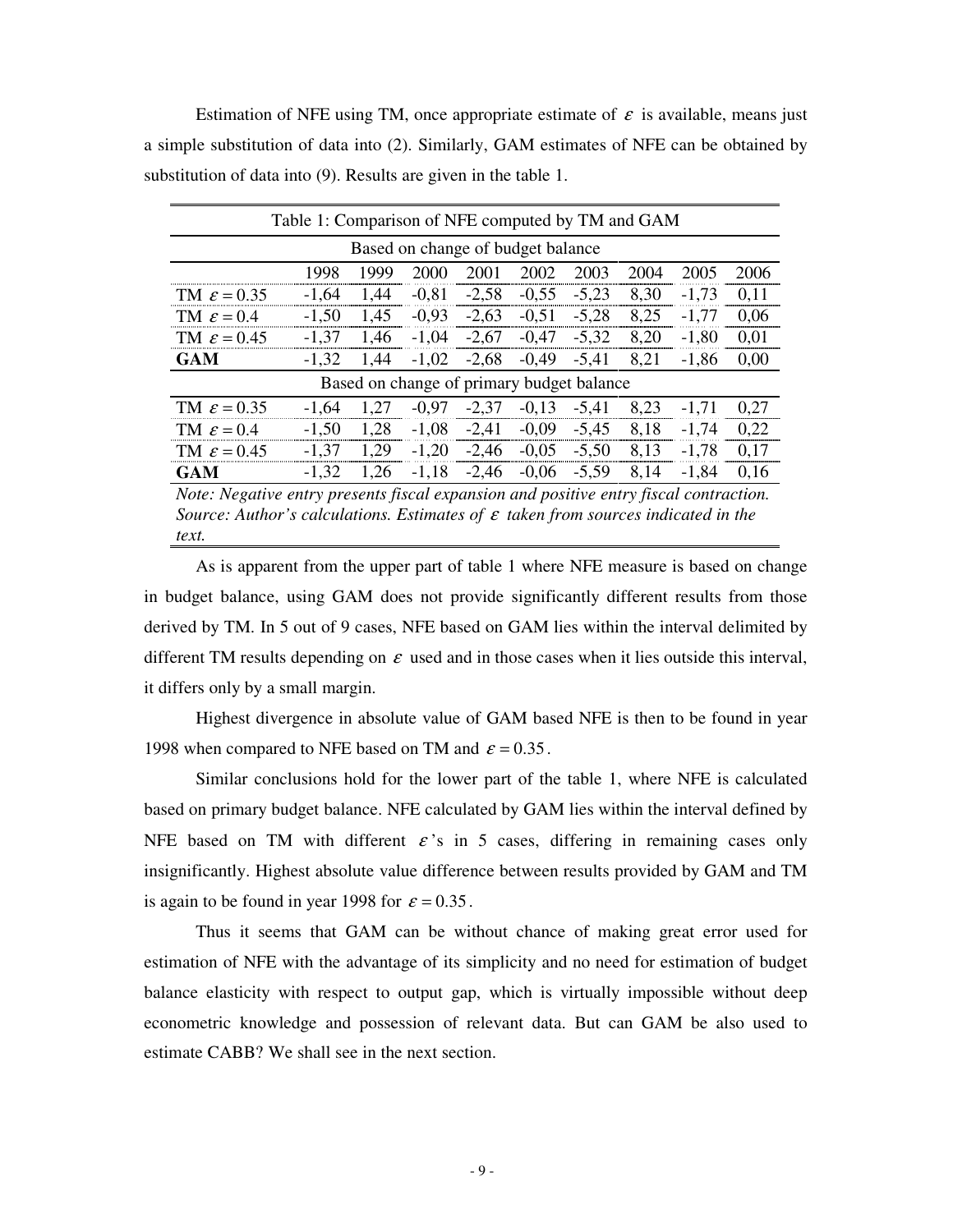#### **IV. Empirical Comparison - CABB**

As already mentioned, GAM cannot be in general used for computation of CABB. The reason behind this is that in

$$
NFE_{t+1}^{TM} \approx NFE_{t+1}^{GAM} = s_{t+1} - s_t - g(\gamma - \bar{\gamma})
$$
  
=  $CABB_{t+1} - CABB_t$  (11)

which is expanded version of (9), only variables in the first row are known. In order for GAM to be used to derive CABB, one of the variables in second row of (11) must be known. One possibility is to use TM and derive one of the variables in the second row. Once, however, TM is used to derive CABB in one year, then  $\varepsilon$  must be estimated and subsequent calculation of CABB's for further years becomes an easy task.

Second possibility is to determine one of the CABB's in the second row of (11) based on the inference that when economy is on its potential,  $s_t = CABB_t$ . This is seen easily from expression  $CABB_t = s_t - \varepsilon \cdot GAP_t$  with  $GAP_t = 0$ . Once one of the CABB's is in this way determined, iterating (11) over time gives CABB for all subsequent and preceding years in a given time series. In other words, sufficient and necessary condition for GAM to be used for derivation of CABB is that there is a year when economy of country under consideration was on its potential.

In case of Czech Republic, condition  $GAP<sub>t</sub> = 0$  is not fulfilled as a strict equality in the data used. Luckily, Czech economy in year 2004 was only slightly below its potential with gap between actual and potential output equal to 0.3 percent of GDP. Therefore, setting  $S_{2004} = CABB_{2004}$  and iterating (11) in time provides alternative, GAM derived, estimation of CABB for Czech Republic which is given in table 2.

Inspection of results in table 2 reveals that both, CABB and primary CABB estimates, based on GAM do not differ significantly from estimates provided by TM. GAM estimates lie within the interval defined by TM estimates in 6 out of 10 cases, deviating in remaining cases only discernibly. As in case of NFE, highest absolute value difference occurs in year 1998 when compared to TM with  $\varepsilon = 0.35$ .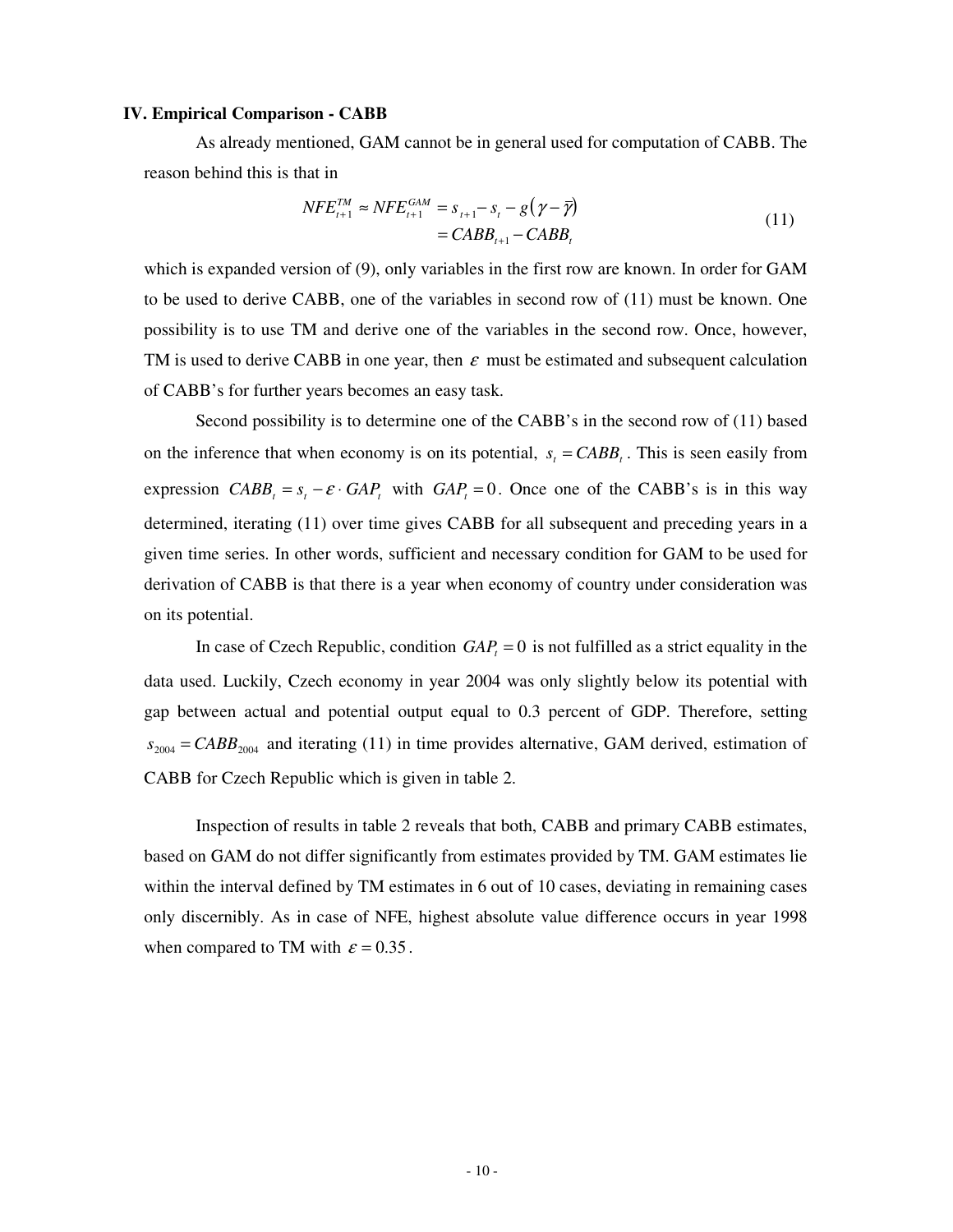|                                                                                                     | Table 2: Comparison of CABB computed by TM and GAM |                                                         |      |               |      |                         |                                                                                   |         |                 |         |  |  |
|-----------------------------------------------------------------------------------------------------|----------------------------------------------------|---------------------------------------------------------|------|---------------|------|-------------------------|-----------------------------------------------------------------------------------|---------|-----------------|---------|--|--|
| Cyclically adjusted budget balance                                                                  |                                                    |                                                         |      |               |      |                         |                                                                                   |         |                 |         |  |  |
|                                                                                                     | 1997                                               | 1998                                                    | 1999 | 2000          | 2001 | 2002                    | 2003                                                                              | 2004    | 2005            | 2006    |  |  |
| TM $\varepsilon = 0.35$                                                                             |                                                    |                                                         |      |               |      |                         | $-1,84$ $-3,48$ $-2,03$ $-2,85$ $-5,43$ $-5,98$ $\overline{1,21}$ $-2,91$ $-4,64$ |         |                 | $-4,53$ |  |  |
| TM $\varepsilon = 0.4$                                                                              |                                                    | $-1,76$ $-3,26$ $-1,80$ $-2,73$ $-5,36$ $-5,87$         |      |               |      |                         | 11.15                                                                             | $-2,90$ | $-4,66$         | $-4,60$ |  |  |
| TM $\varepsilon = 0.45$                                                                             |                                                    |                                                         |      |               |      |                         | $-1,67$ $-3,04$ $-1,57$ $-2,62$ $-5,29$ $-5,76$ $\frac{1}{11,08}$ $-2,88$         |         | $-4,68$         | $-4,67$ |  |  |
| <b>GAM</b>                                                                                          |                                                    | $-1,75$ $-3,07$ $-1,63$ $-2,65$ $-5,33$ $-5,82$         |      |               |      |                         | 11.23                                                                             |         | $-3,02$ $-4,88$ | $-4,88$ |  |  |
| Cyclically adjusted primary budget balance                                                          |                                                    |                                                         |      |               |      |                         |                                                                                   |         |                 |         |  |  |
| TM $\varepsilon = 0.35$                                                                             |                                                    |                                                         |      |               |      |                         | $-0.64$ $-2.28$ $-1.02$ $-1.99$ $-4.35$ $-4.48$ $-9.88$ $-1.65$                   |         | $-3,36$         | $-3,09$ |  |  |
| TM $\varepsilon = 0.4$                                                                              | $-0.56$                                            | $-2,06$                                                 |      | $-0.79 -1.87$ |      | $-4,28$ $-4,37$         | $-9,82$                                                                           | $-1,64$ | $-3,38$         | $-3,16$ |  |  |
| TM $\varepsilon = 0.45$                                                                             |                                                    | $-0.47$ $-1.84$ $-0.56$ $-1.76$                         |      |               |      | $-4,21$ $-4,26$ $-9,75$ |                                                                                   | $-1,62$ | $-3,40$         | $-3,23$ |  |  |
| <b>GAM</b>                                                                                          |                                                    | $-0.56$ $-1.87$ $-0.61$ $-1.79$ $-4.25$ $-4.31$ $-9.90$ |      |               |      |                         |                                                                                   | $-1,76$ | $-3,60$         | $-3,44$ |  |  |
| Source: Author's calculations. Estimates of $\varepsilon$ taken from sources indicated in the text. |                                                    |                                                         |      |               |      |                         |                                                                                   |         |                 |         |  |  |

What table 2 also reveals is the fact that GAM estimates are, in terms of squared differences between GAM and TM for the whole period, closest to TM estimates derived using  $\varepsilon = 0.45$  and differ most from the TM estimates for  $\varepsilon = 0.35$ . This is hardly surprising since higher  $\varepsilon$  is closer to the  $g$ , which for Czech Republic and period under consideration averages at 45.3 percent. Thus table 2 empirically confirms statement from part two that biggest source of difference between the two methods lies in the use of *g* in GAM as opposed to  $\varepsilon$  used in TM.<sup>9</sup>

#### **V. Conclusion**

 $\overline{\phantom{a}}$ 

This paper tried to convey the message that simple solutions to complicated problems can provide results which are not inferior to results obtained by sophisticated methods. More specifically, traditional derivation of CABB using estimates of budget balance elasticity to output gap can be without significant loss replaced by GAM based estimates with the advantage of no need to estimate budget elasticity itself.

On the other hand, major disadvantage of GAM is the fact that it can in general be used only to derive directly NFE and that special circumstances, occurrence of zero output gap, are needed to compute CABB estimates. However, since the occurrence of zero output gap over sufficiently long period is very likely, this drawback of GAM seems to be outweighted by simplicity of this method.

<sup>&</sup>lt;sup>9</sup> Since output gap is never exactly equal to zero in the data used, for this particular case another source of error is approximation of CABB with budget balance in (11).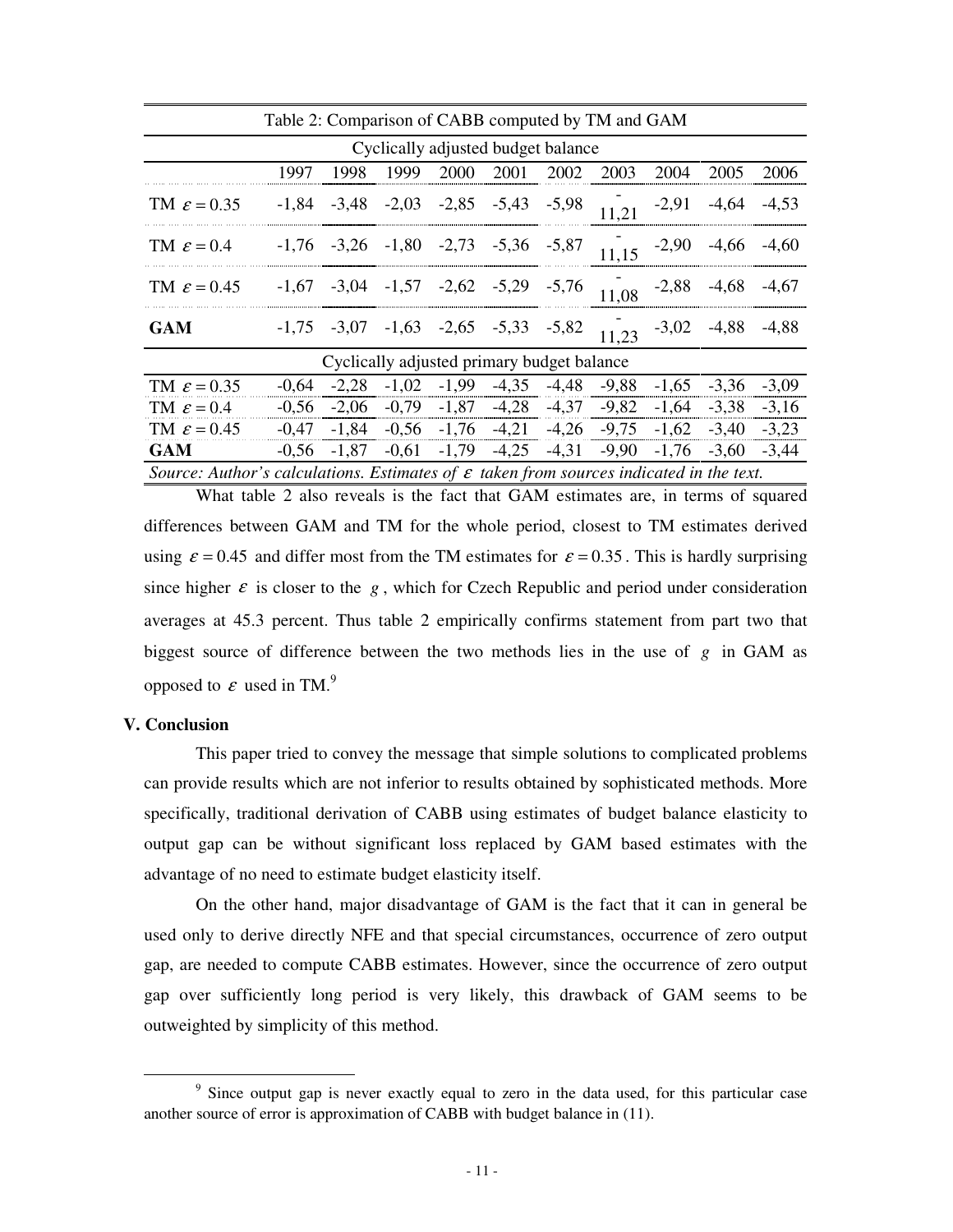Simple or not, it is natural to demand from any method results which are sufficiently close to the truth. Since CABB and NFE estimates based on TM are widely accepted means of judging expansiveness or restrictiveness of fiscal policy, what is needed is that GAM estimates follow closely those provided by TM. It has been shown that this is the case.

Theoretical comparison of both methods revealed that major source of error between them is the fact that TM uses elasticity of budget balance to output gap and GAM uses size of public sector instead. Fortunately, those two variables are linked to each other in close relationship which minimizes chances of TM and GAM to yield diverging results.

On the empirical grounds, it has been shown that for Czech economic and fiscal data, both methods deliver estimates which closely match each other despite the fact that condition for use of GAM for CABB estimation is fulfilled only approximately.

#### **VI.** References

- Bezděk, V., Dybczak, K. and Krejdl, A., (2003) "*Czech Fiscal Policy: Introductory Analysis*", Czech National Bank working paper, no.7, 2003.
- Bouthevillain, C., et al. (2001) "*Cyclically Adjusted Budget Balances: An Alternative Approach*", ECB working paper, no.77, 2001.
- European Commission, (2000) "*Public Finances in EMU 2000*", European Economy Reports and Studies, no.3, European Commission, Brussels, 2000.
- European Commission, (2002) "*Public Finances in EMU 2002*", European Economy Reports and Studies, no.3, European Commission, Brussels, 2002.
- Hagemann, R., (1999) "*The Structural Budget Balance: The IMF's Methodology*", Banca d'Italia, Proceedings from 'Indicators of Structural Budget Balances' Conference, 1999, 53-70.
- Hagen, von J., Hallett, A.H. and Strauch, R., (2001) "*Budgetary Consolidations in EMU*", Economic papers, no.148, European Commission, Brussels, 2001.
- Hallett, A.H., Lewis, J. and Hagen, von J., (2004) "*Fiscal Policy in Europe 1991-2003: An Evidence-based Analysis*", CEPR, 2004.
- Noord, P., (2000) "*The Size and Role of Automatic Fiscal Stabilizers in the 1990s and Beyond*", OECD Economics Department working paper, no.230, 2000.
- Orban, G. and Szapary, G., (2004) "*The Stability and Growth Pact from the Perspective of the New Member States*", William Davidson Institute working paper, no.709, 2004.
- Röger, W. and Ongena, H., (1999) "*The Commission Services' Cyclical Adjusted Method*", Banca d'Italia, Proceedings from 'Indicators of Structural Budget Balances' Conference, 1999, 17-52.
- Suyker, W., (1999) "*Structural Budget Balances: The Method Applied by the OECD*", Banca d'Italia, Proceedings from 'Indicators of Structural Budget Balances' Conference, 1999, 71-96.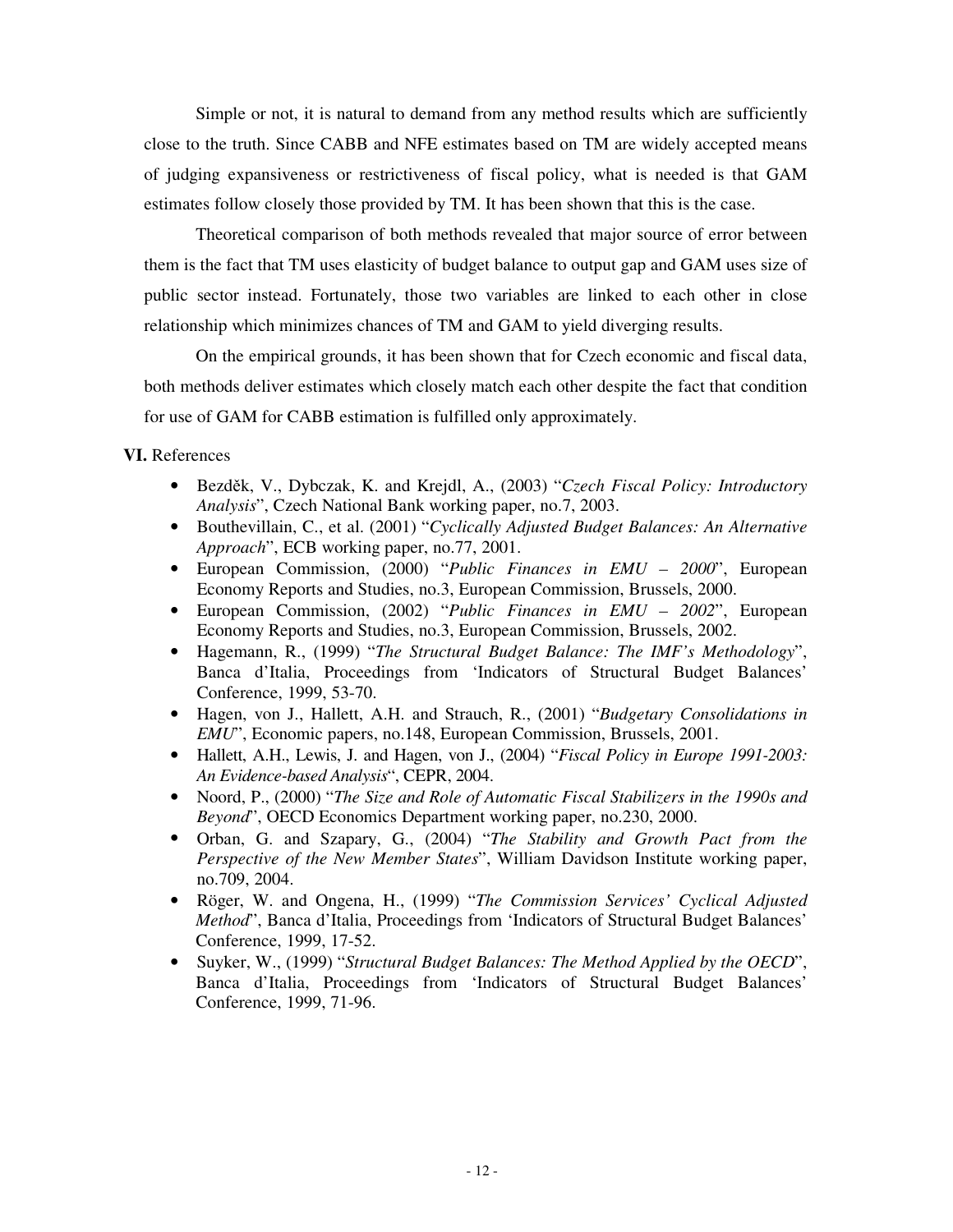#### **VII. Appendix**

In this appendix we provide results of similar empirical exercise we pursued in the main body of the paper for all EU member countries. Reason for that is to strengthen the argument for GA and avoid possible critique that our empirical results are Czech Republic specific.

As before, all the data come from AMECO database. Few further issues arise. Since observations for several old EU member countries span long period of time, it is often the case that we find zero output gap needed for calculation of CABB more than once. In this case we consistently use the first zero output gap found. Also, in several cases we do not use lowest output gap. This happens when lowest output gap is found in those years for which data are only preliminary or predicted. In that case we look for lowest output gap within already confirmed data.

Graphs below display NFE (left ones) and CABB (right ones) calculated by GA (termed unofficial) and calculated by TA (termed official). In general, results provided by both methods are similar, with several exceptions, particularly for Germany, Netherlands and UK. Intuitive explanation would be that those are the countries where elasticity of budget with respect to output gap and size of government differ most. However, referring back to graph 1 shows that this is not the case, certainly not for UK or Germany. We do not have meaningful explanation for this and leave investigation of these phenomena to future research.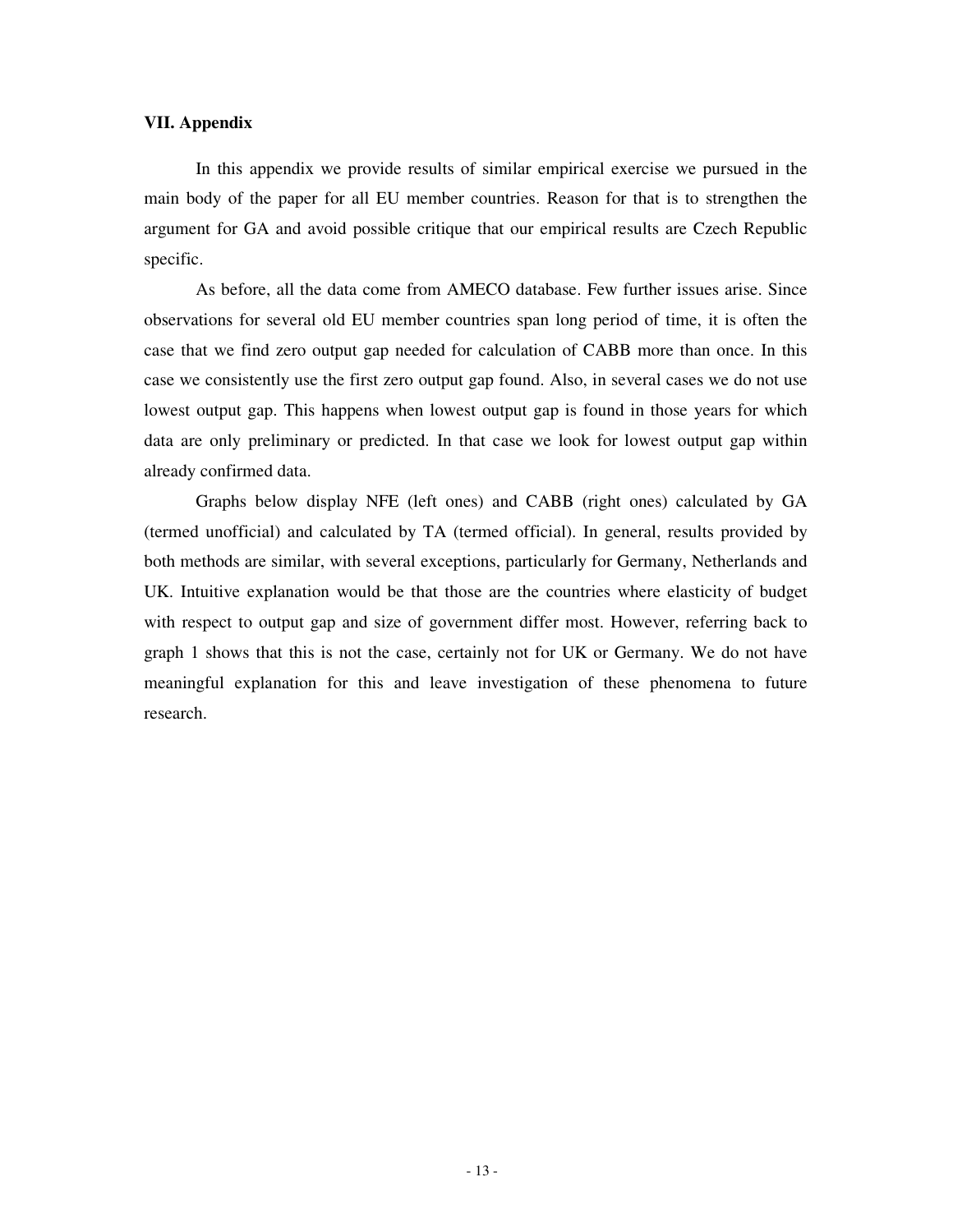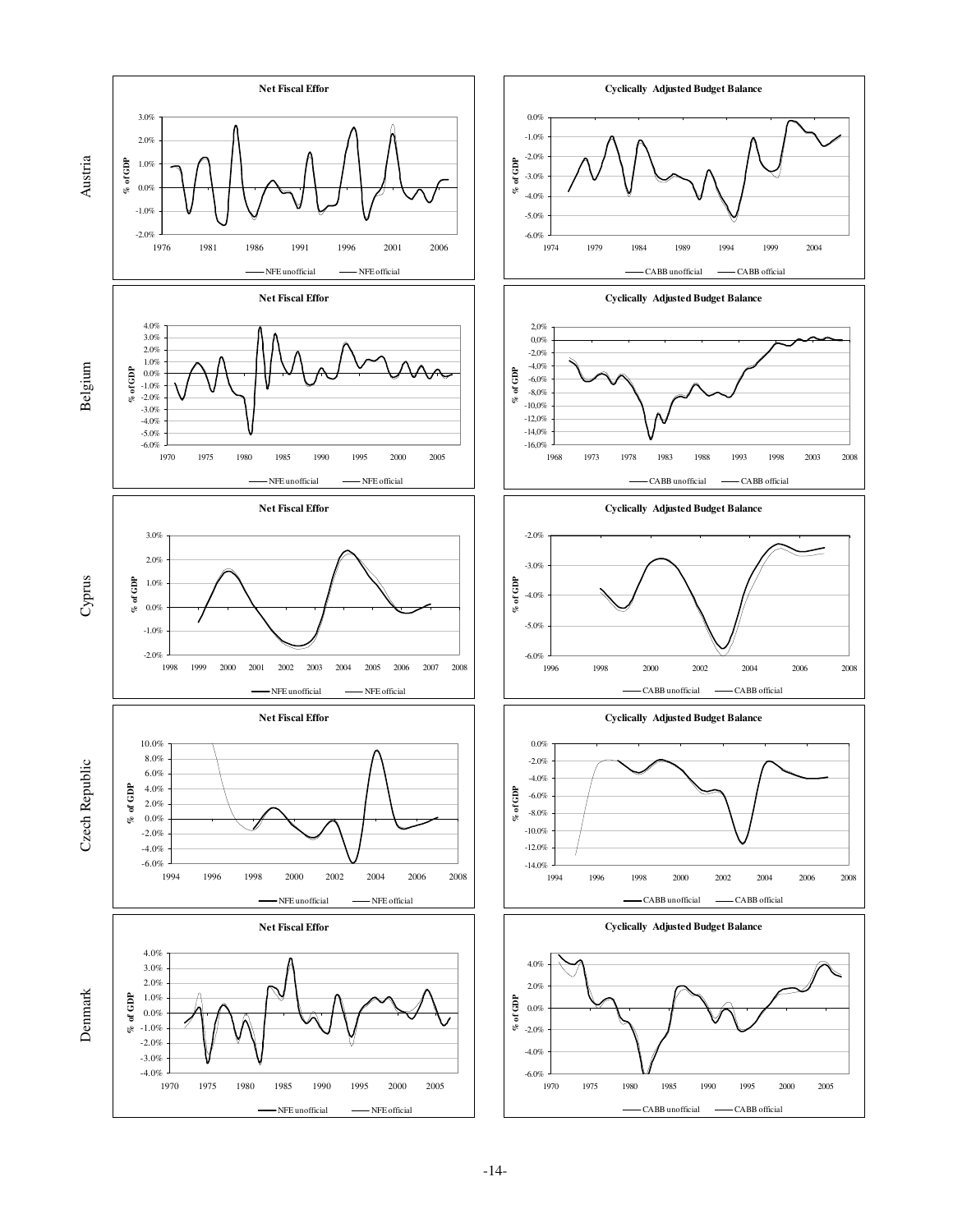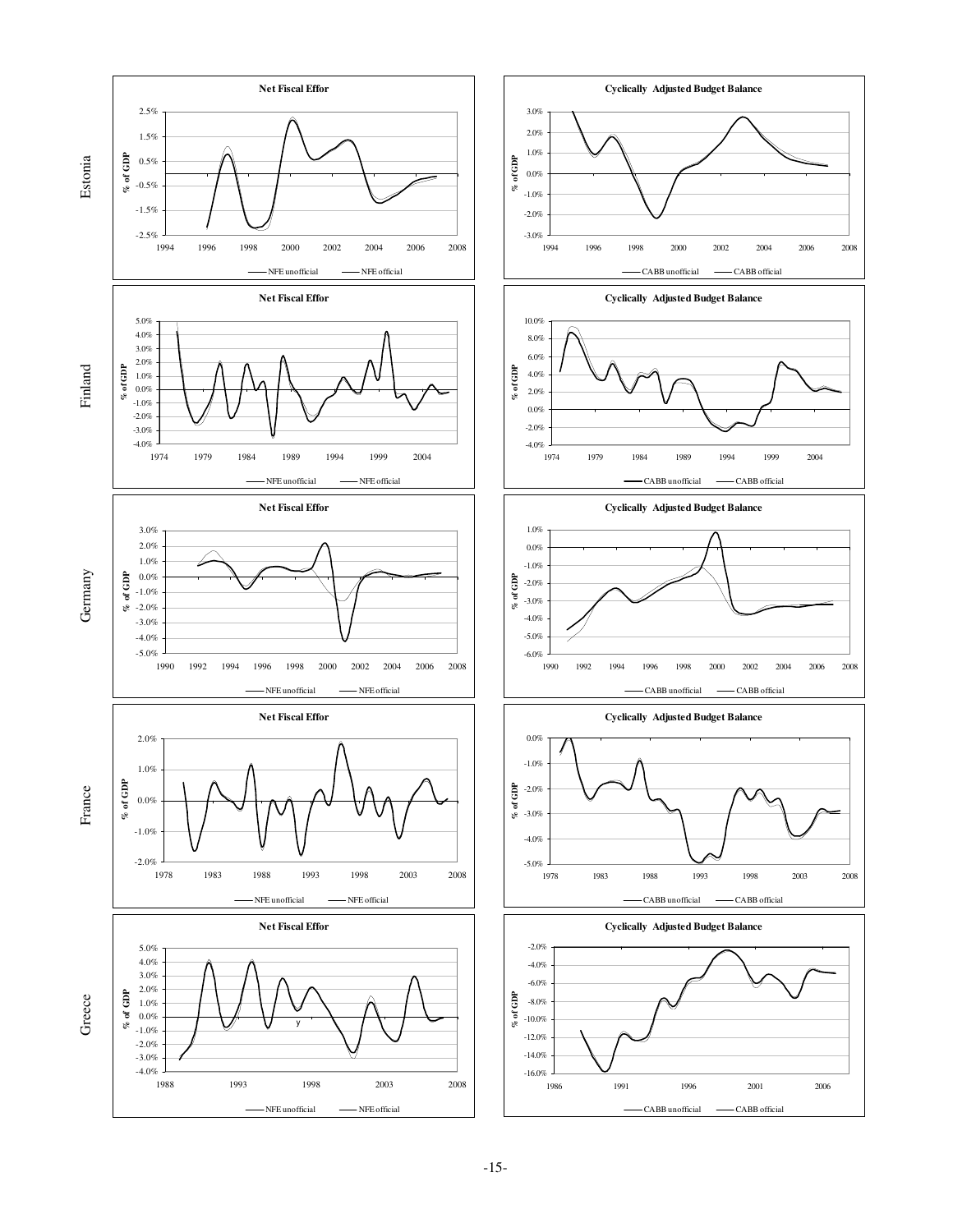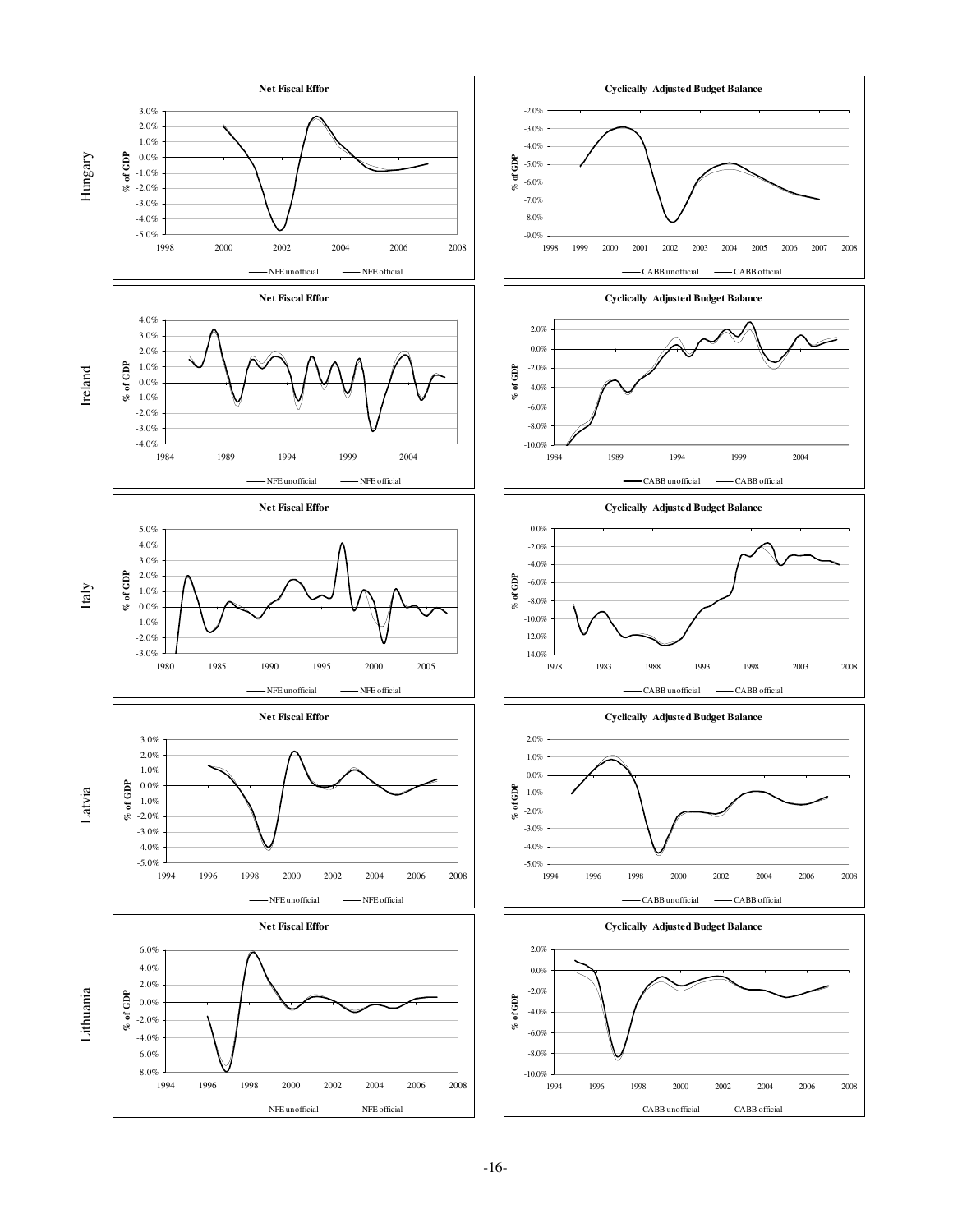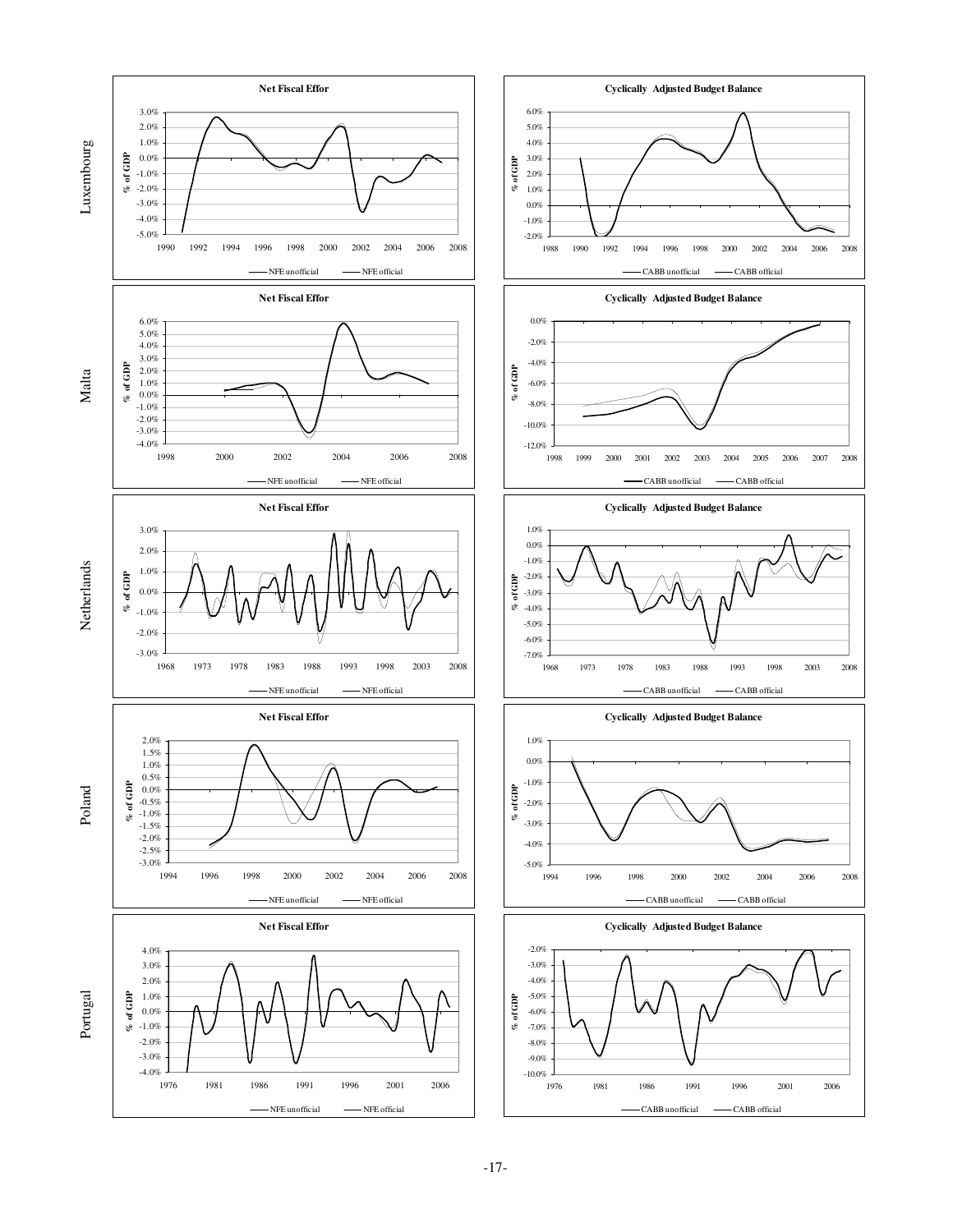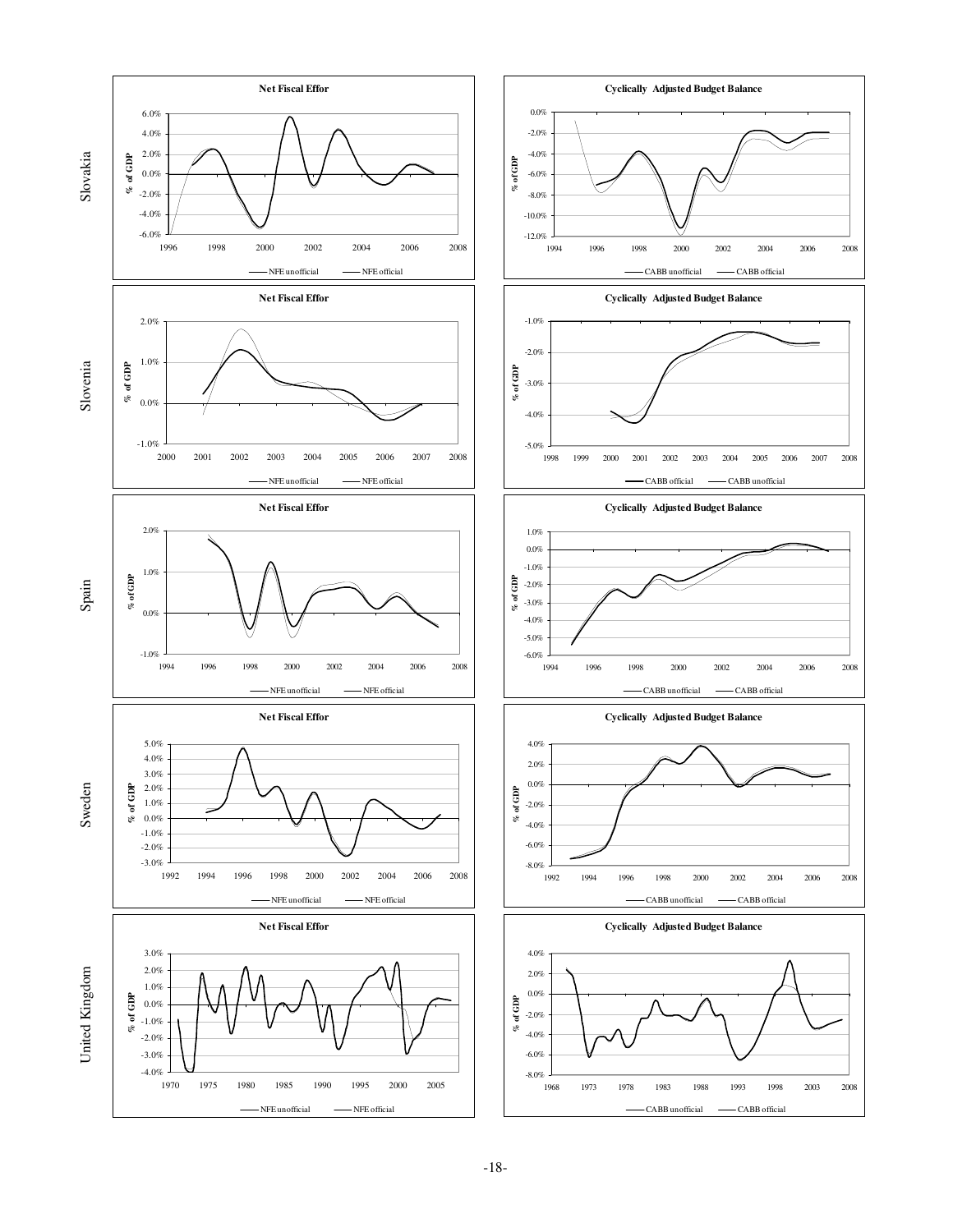### IES Working Paper Series

#### 2005

- 1. František Turnovec: New Measure of Voting Power
- 2. František Turnovec: Arithmetic of Property Rights: A Leontief-type Model of Ownership Structures
- 3. Michal Bauer: Theory of the Firm under Uncertainty: Financing, Attitude to Risk and Output Behaviour
- 4. Martin Gregor: Tolerable Intolerance: An Evolutionary Model
- 5. Jan Zápal: Judging the Sustainability of Czech Public Finances
- 6. Wadim Strielkowsi, Cathal O'Donoghue: Ready to Go? EU Enlargement and Migration Potential: Lessons from the Czech Republic in the Context of the Irish Migration Experience
- 7. Roman Horváth: Real Equilibrium Exchange Rate Estimates: To What Extent Are They Applicable for Setting the Central Parity?
- 8. Ondřej Schneider, Jan Zápal: Fiscal Policy in New EU Member States: Go East, Prudent Man
- 9. Tomáš Cahlík, Adam Geršl, Michal Hlaváček and Michael Berlemann: Market Prices as Indicators of Political Events- Evidence from the Experimental Market on the Czech Republic Parliamentary Election in 2002
- 10. Roman Horváth: Exchange Rate Variability, Pressures and Optimum Currency Area Criteria: Implications for the Central and Eastern European Countries
- 11. Petr Hedbávný, Ondřej Schneider, Jan Zápal: A Fiscal Rule That Has Teeth: A Suggestion for a "Fiscal Sustainability Council" Underpinned by the Financial Markets
- 12. Vít Bubák, Filip Žikeš: Trading Intensity and Intraday Volatility on the Prague Stock Exchange:Evidence from an Autoregressive Conditional Duration Model
- 13. Peter Tuchyňa, Martin Gregor: Centralization Trade-off with Non-Uniform Taxes
- 14. Karel Janda: The Comparative Statics of the Effects of Credit Guarantees and Subsidies in the Competitive Lending Market
- 15. Oldřich Dědek: Rizika a výzvy měnové strategie k převzetí eura
- 16. Karel Janda, Martin Čajka: *Srovnání vývoje českých a slovenských institucí v oblasti* zemědělských finance
- 17. Alexis Derviz: Cross-border Risk Transmission by a Multinational Bank
- 18. Karel Janda: The Quantitative and Qualitative Analysis of the Budget Cost of the Czech Supporting and Guarantee Agricultural and Forestry Fund
- 19. Tomáš Cahlík, Hana Pessrová: Hodnocení pracovišť výzkumu a vývoje
- 20. Martin Gregor: Committed to Deficit: The Reverse Side of Fiscal Governance
- 21. Tomáš Richter: Slovenská rekodifikace insolvenčního práva: několik lekcí pro Českou republiku
- 22. Jiří Hlaváček: Nabídková funkce ve vysokoškolském vzdělávání
- 23. Lukáš Vácha, Miloslav Vošvrda: Heterogeneous Agents Model with the Worst Out Algorithm
- 24. Kateřina Tsolov: Potential of GDR/ADR in Central Europe
- 25. Jan Kodera, Miroslav Vošvrda: Production, Capital Stock and Price Dynamics in a Simple Model of Closed Economy
- 26. Lubomír Mlčoch: Ekonomie a štěstí proč méně může být vice